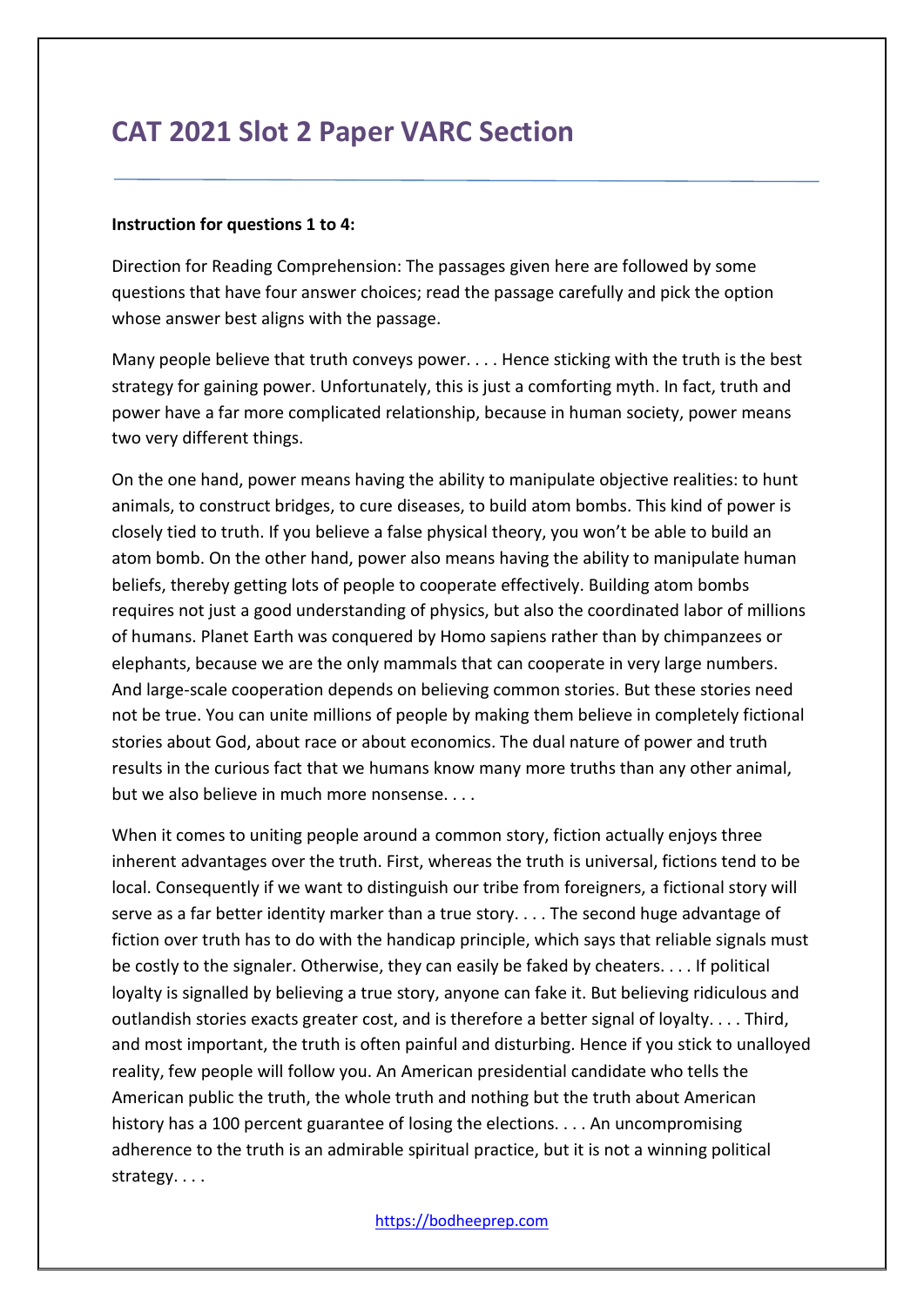Even if we need to pay some price for deactivating our rational faculties, the advantages of increased social cohesion are often so big that fictional stories routinely triumph over the truth in human history. Scholars have known this for thousands of years, which is why scholars often had to decide whether they served the truth or social harmony. Should they aim to unite people by making sure everyone believes in the same fiction, or should they let people know the truth even at the price of disunity?

Q. 1)

The central theme of the passage is about the choice between:

[1] truth and power.

[2] leaders who unknowingly spread fictions and those who intentionally do so.

[3] stories that unite people and those that distinguish groups from each other.

[4] attaining social cohesion and propagating objective truth.

Q. 2)

Regarding which one of the following quotes could we argue that the author overemphasises the importance of fiction?

[1] "In fact, truth and power have a far more complicated relationship, because in human society, power means two very different things."

[2] "Hence sticking with the truth is the best strategy for gaining power. Unfortunately, this is just a comforting myth."

[3] "On the one hand, power means having the ability to manipulate objective realities: to hunt animals, to construct bridges, to cure diseases, to build atom bombs."

8[4] ". . . scholars often had to decide whether they served the truth or social harmony. Should they aim to unite people by making sure everyone believes in the same fiction, or should they let people know the truth . . .?"

Q. 3)

The author would support none of the following statements about political power EXCEPT that:

[1] manipulating people's beliefs is politically advantageous, but a leader who propagates only myths is likely to lose power.

[2] there are definite advantages to promoting fiction, but there needs to be some limit to a pervasive belief in myths.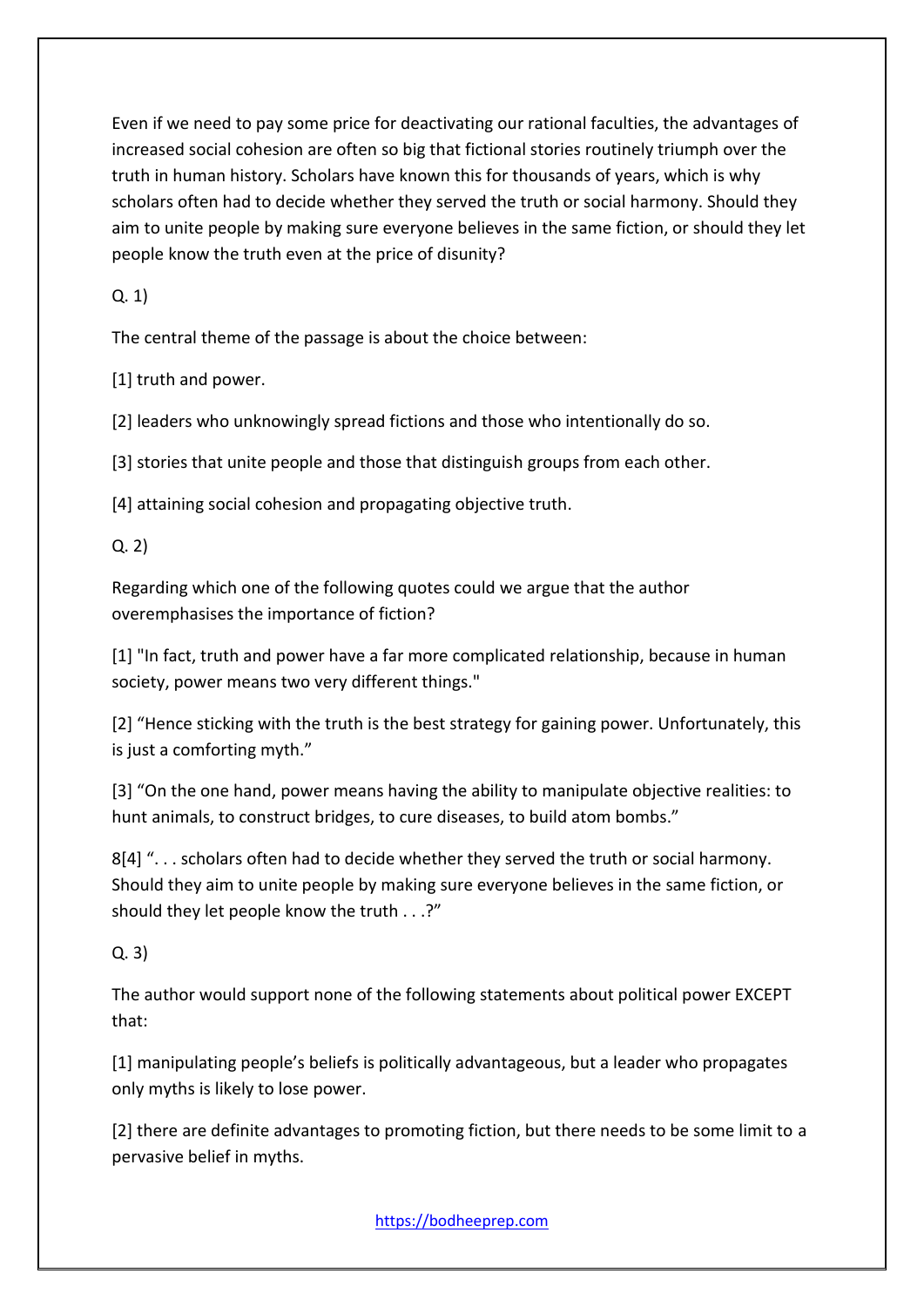[3] while unalloyed truth is not recommended, leaders should stay as close as possible to it.

[4] people cannot handle the unvarnished truth, so leaders retain power by deviating from it.

 $(0, 4)$ 

The author implies that, like scholars, successful leaders:

[1] know how to balance truth and social unity.

[2] use myths to attain the first type of power.

[3] today know how to create social cohesion better than in the past.

[4] need to leverage both types of power to remain in office.

### **Instruction for questions 5 to 8:**

Direction for Reading Comprehension: The passages given here are followed by some questions that have four answer choices; read the passage carefully and pick the option whose answer best aligns with the passage.

It's easy to forget that most of the world's languages are still transmitted orally with no widely established written form. While speech communities are increasingly involved in projects to protect their languages – in print, on air and online – orality is fragile and contributes to linguistic vulnerability. But indigenous languages are about much more than unusual words and intriguing grammar: They function as vehicles for the transmission of cultural traditions, environmental understandings and knowledge about medicinal plants, all at risk when elders die and livelihoods are disrupted.

Both push and pull factors lead to the decline of languages. Through war, famine and natural disasters, whole communities can be destroyed, taking their language with them to the grave, such as the indigenous populations of Tasmania who were wiped out by colonists. More commonly, speakers live on but abandon their language in favor of another vernacular, a widespread process that linguists refer to as "language shift" from which few languages are immune. Such trading up and out of a speech form occurs for complex political, cultural and economic reasons – sometimes voluntary for economic and educational reasons, although often amplified by state coercion or neglect. Welsh, long stigmatized and disparaged by the British state, has rebounded with vigor.

Many speakers of endangered, poorly documented languages have embraced new digital media with excitement. Speakers of previously exclusively oral tongues are turning to the web as a virtual space for languages to live on. Internet technology offers powerful ways for oral traditions and cultural practices to survive, even thrive, among increasingly mobile communities. I have watched as videos of traditional wedding ceremonies and songs are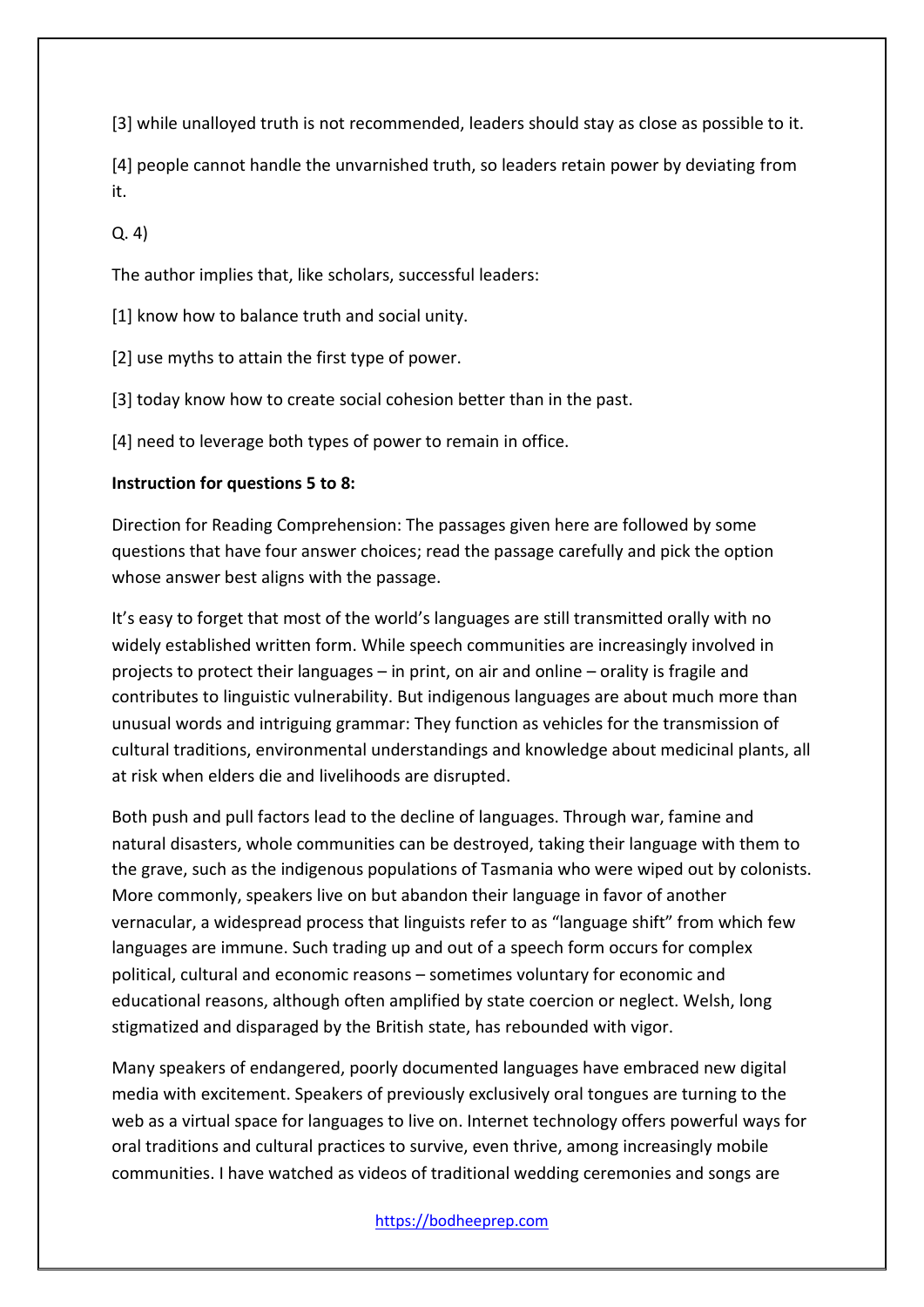recorded on smartphones in London by Nepali migrants, then uploaded to YouTube and watched an hour later by relatives in remote Himalayan villages . . .Globalization is regularly, and often uncritically, pilloried as a major threat to linguistic diversity. But in fact, globalization is as much process as it is ideology, certainly when it comes to language. The real forces behind cultural homogenization are unbending beliefs, exchanged through a globalized delivery system, reinforced by the historical monolingualism prevalent in much of the West.

Monolingualism – the condition of being able to speak only one language – is regularly accompanied by a deep-seated conviction in the value of that language over all others. Across the largest economies that make up the G8, being monolingual is still often the norm, with multilingualism appearing unusual and even somewhat exotic. The monolingual mindset stands in sharp contrast to the lived reality of most the world, which throughout its history has been more multilingual than unilingual. Monolingualism, then, not globalization, should be our primary concern.

Multilingualism can help us live in a more connected and more interdependent world. By widening access to technology, globalization can support indigenous and scholarly communities engaged in documenting and protecting our shared linguistic heritage. For the last 5,000 years, the rise and fall of languages was intimately tied to the plow, sword and book. In our digital age, the keyboard, screen and web will play a decisive role in shaping the future linguistic diversity of our species.

Q. 5)

From the passage, we can infer that the author is in favour of:

[1] "language shifts" across languages.

[2] cultural homogenisation.

[3] greater multilingualism.

[4] an expanded state role in the preservation of languages

Q. 6)

The author mentions the Welsh language to show that:

[1] efforts to integrate Welsh speakers in the English-speaking fold have been fruitless.

[2] languages can revive even after their speakers have gone through a "language shift".

[3] vulnerable languages can rebound with state effort.

[4] while often pilloried, globalisation can, in fact, support linguistic revival.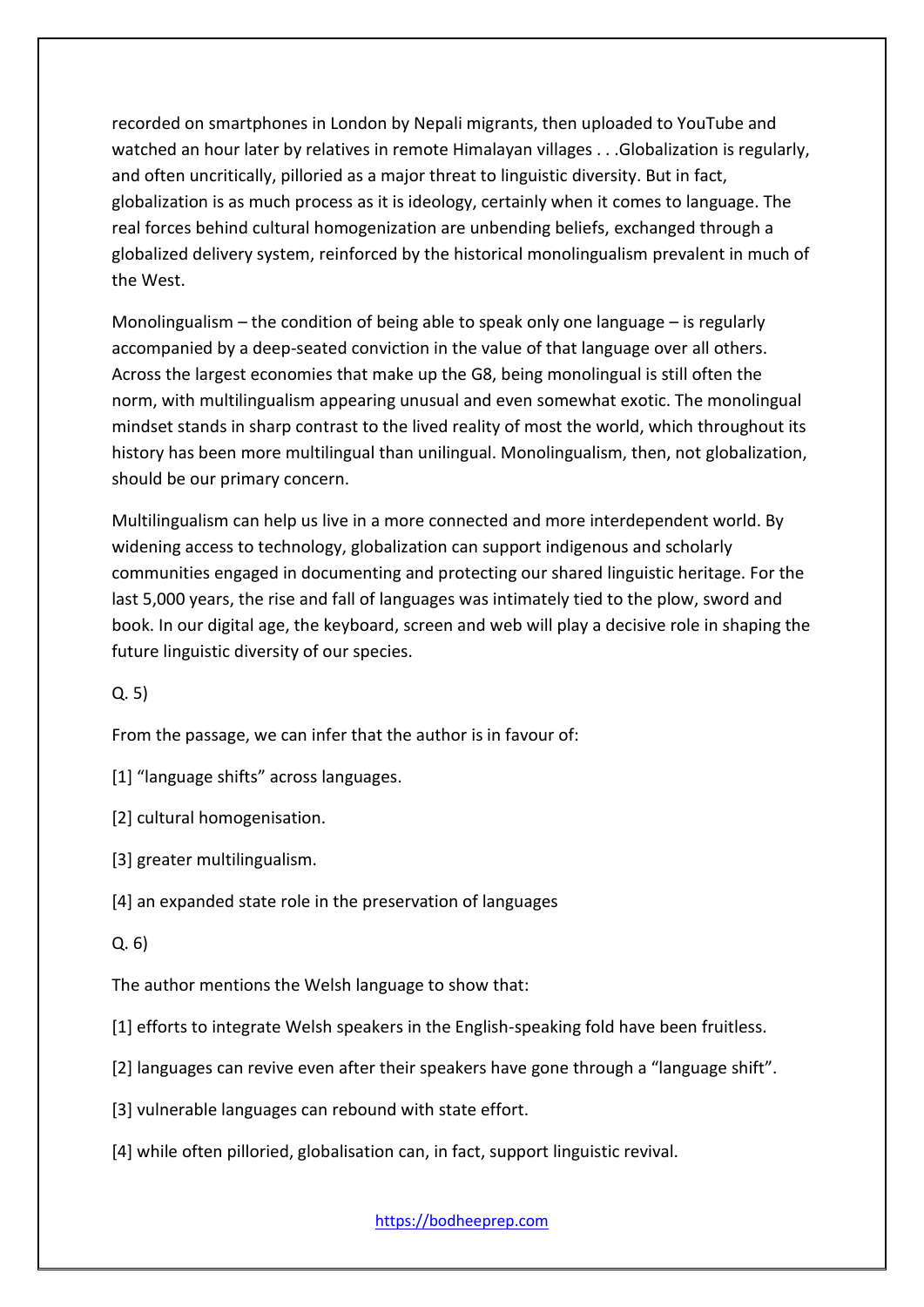## Q. 6)

The author lists all of the following as reasons for the decline or disappearance of a language EXCEPT:

[1] governments promoting certain languages over others.

[2] a catastrophic event that entirely eliminates a people and their culture.

[3] people shifting away from their own language to study or work in another language.

[4] the focus on only a few languages as a result of widespread internet use.

Q. 7)

We can infer all of the following about indigenous languages from the passage EXCEPT that:

[1] they are repositories of traditional knowledge about the environment and culture.

[2] people are increasingly working on documenting these languages.

[3] they are in danger of being wiped out as most can only be transmitted orally.

[4] their vocabulary and grammatical constructs have been challenging to document.

## **Instruction for questions 9 to 12:**

Direction for Reading Comprehension: The passages given here are followed by some questions that have four answer choices; read the passage carefully and pick the option whose answer best aligns with the passage.

I have elaborated . . . a framework for analyzing the contradictory pulls on [Indian] nationalist ideology in its struggle against the dominance of colonialism and the resolution it offered to those contradictions. Briefly, this resolution was built around a separation of the domain of culture into two spheres—the material and the spiritual. It was in the material sphere that the claims of Western civilization were the most powerful. Science, technology, rational forms of economic organization, modern methods of statecraft—these had given the European countries the strength to subjugate the non-European people . . . To overcome this domination, the colonized people had to learn those superior techniques of organizing material life and incorporate them within their own cultures. . . . But this could not mean the imitation of the West in every aspect of life, for then the very distinction between the West and the East would vanish—the self-identity of national culture would itself be threatened. . . . The discourse of nationalism shows that the material/spiritual distinction was condensed into an analogous, but ideologically far more powerful, dichotomy: that between the outer and the inner. . . . Applying the inner/outer distinction to the matter of concrete day-to-day living separates the social space into ghar and bāhir, the home and the world. The world is the external, the domain of the material; the home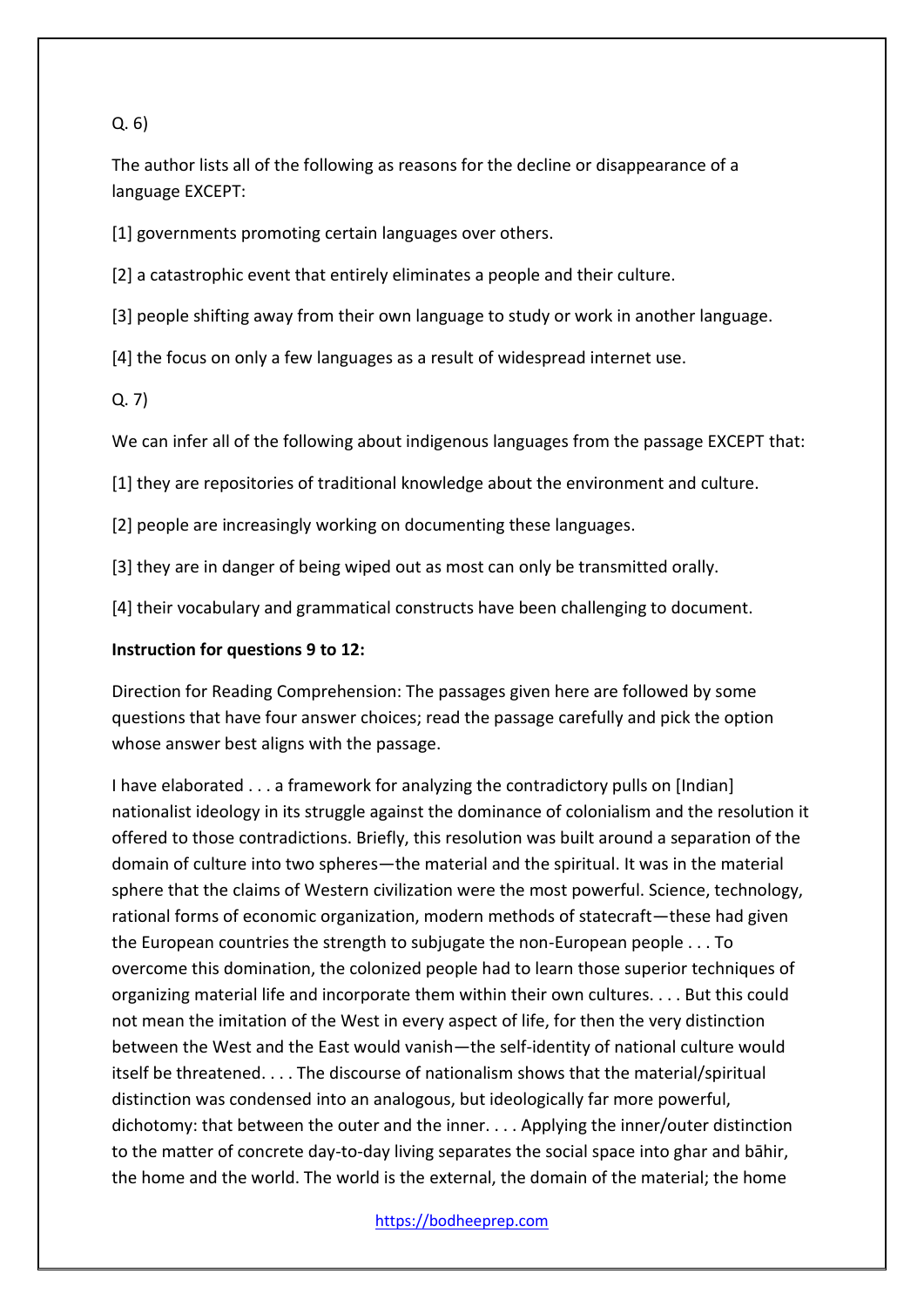represents one's inner spiritual self, one's true identity. The world is a treacherous terrain of the pursuit of material interests, where practical considerations reign supreme. It is also typically the domain of the male. The home in its essence must remain unaffected by the profane activities of the material world—and woman is its representation. And so one gets an identification of social roles by gender to correspond with the separation of the social space into ghar and bāhir. . . .

The colonial situation, and the ideological response of nationalism to the critique of Indian tradition, introduced an entirely new substance to [these dichotomies] and effected their transformation. The material/spiritual dichotomy, to which the terms world and home corresponded, had acquired . . . a very special significance in the nationalist mind. The world was where the European power had challenged the non-European peoples and, by virtue of its superior material culture, had subjugated them. But, the nationalists asserted, it had failed to colonize the inner, essential, identity of the East which lay in its distinctive, and superior, spiritual culture. . . . [I]n the entire phase of the national struggle, the crucial need was to protect, preserve and strengthen the inner core of the national culture, its spiritual essence. . .

Once we match this new meaning of the home/world dichotomy with the identification of social roles by gender, we get the ideological framework within which nationalism answered the women's question. It would be a grave error to see in this, as liberals are apt to in their despair at the many marks of social conservatism in nationalist practice, a total rejection of the West. Quite the contrary: the nationalist paradigm in fact supplied an ideological principle of selection.

### Q. 9)

Which one of the following explains the "contradictory pulls" on Indian nationalism?

[1] Despite its scientific and technological inferiority, Indian nationalism had to fight against colonial domination.

[2] Despite its fight against colonial domination, Indian nationalism had to borrow from the coloniser in the material sphere.

[3] Despite its fight against colonial domination, Indian nationalism had to borrow from the coloniser in the spiritual sphere.

[4] Despite its spiritual superiority, Indian nationalism had to fight against colonial domination.

Q. 10)

Which one of the following best describes the liberal perception of Indian nationalism?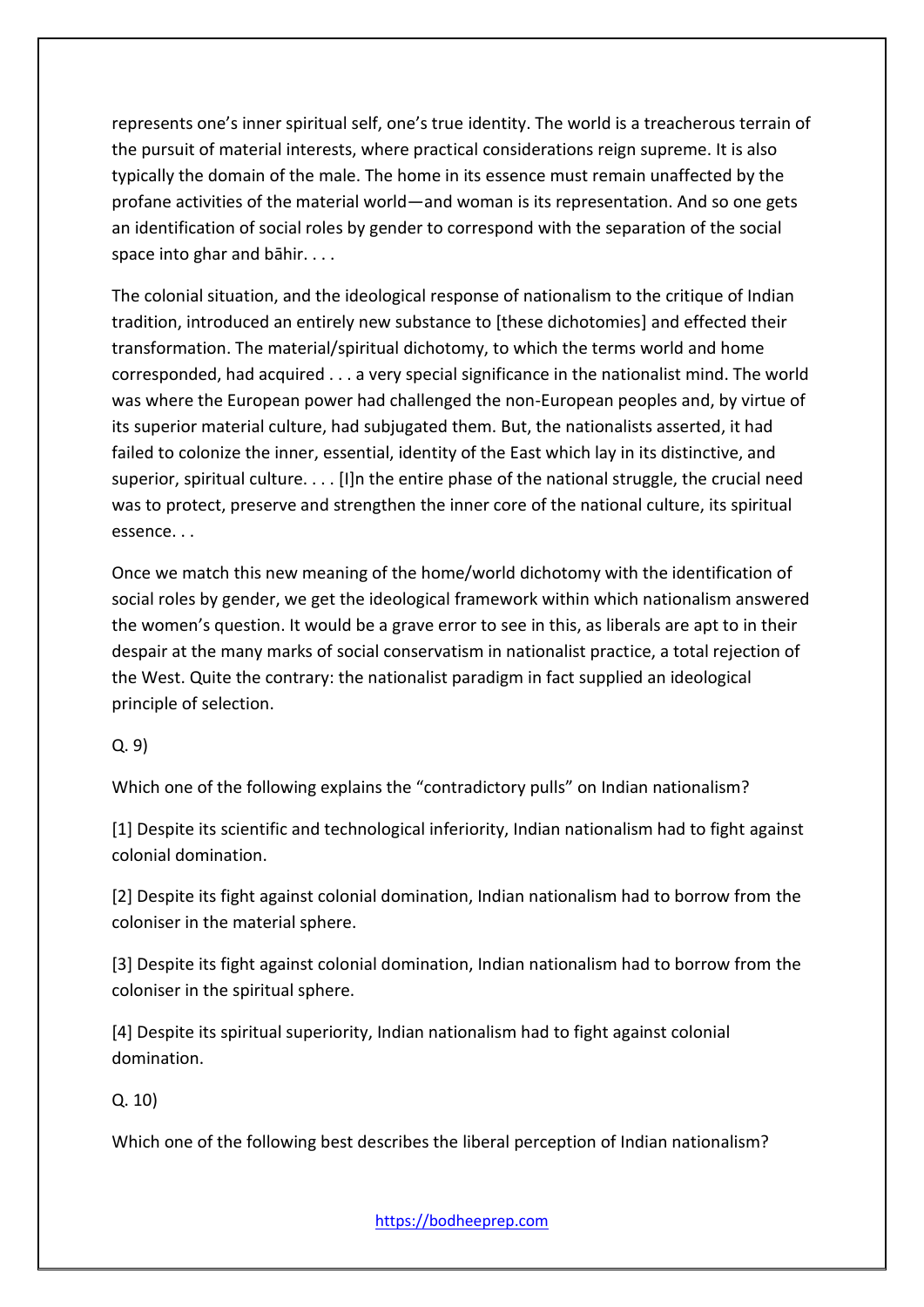[1] Indian nationalism's sophistication resided in its distinction of the material from the spiritual spheres.

[2] Indian nationalist discourses provided an ideological principle of selection.

[3] Indian nationalist discourses reaffirmed traditional gender roles for Indian women.

[4] Indian nationalism embraced the changes brought about by colonialism in Indian women's traditional gender roles.

Q. 11)

Which one of the following, if true, would weaken the author's claims in the passage?

[1] The colonial period saw the hybridisation of Indian culture in all realms as it came in contact with British/European culture.

[2] Indian nationalists rejected the cause of English education for women during the colonial period.

[3] The Industrial Revolution played a crucial role in shaping the economic prowess of Britain in the eighteenth century.

[4] Forces of colonial modernity played an important role in shaping anti-colonial Indian nationalism.

Q. 12)

On the basis of the information in the passage, all of the following are true about the spiritual/material dichotomy of Indian nationalism EXCEPT that it:

[1] constituted the premise of the ghar/bāhir dichotomy.

[2] represented a continuation of age-old oppositions in Indian culture.

[3] helped in safeguarding the identity of Indian nationalism.

[4] was not as ideologically powerful as the inner/outer dichotomy.

# **Instruction for questions 13 to 16:**

Direction for Reading Comprehension: The passages given here are followed by some questions that have four answer choices; read the passage carefully and pick the option whose answer best aligns with the passage.

It has been said that knowledge, or the problem of knowledge, is the scandal of philosophy. The scandal is philosophy's apparent inability to show how, when and why we can be sure that we know something or, indeed, that we know anything. Philosopher Michael Williams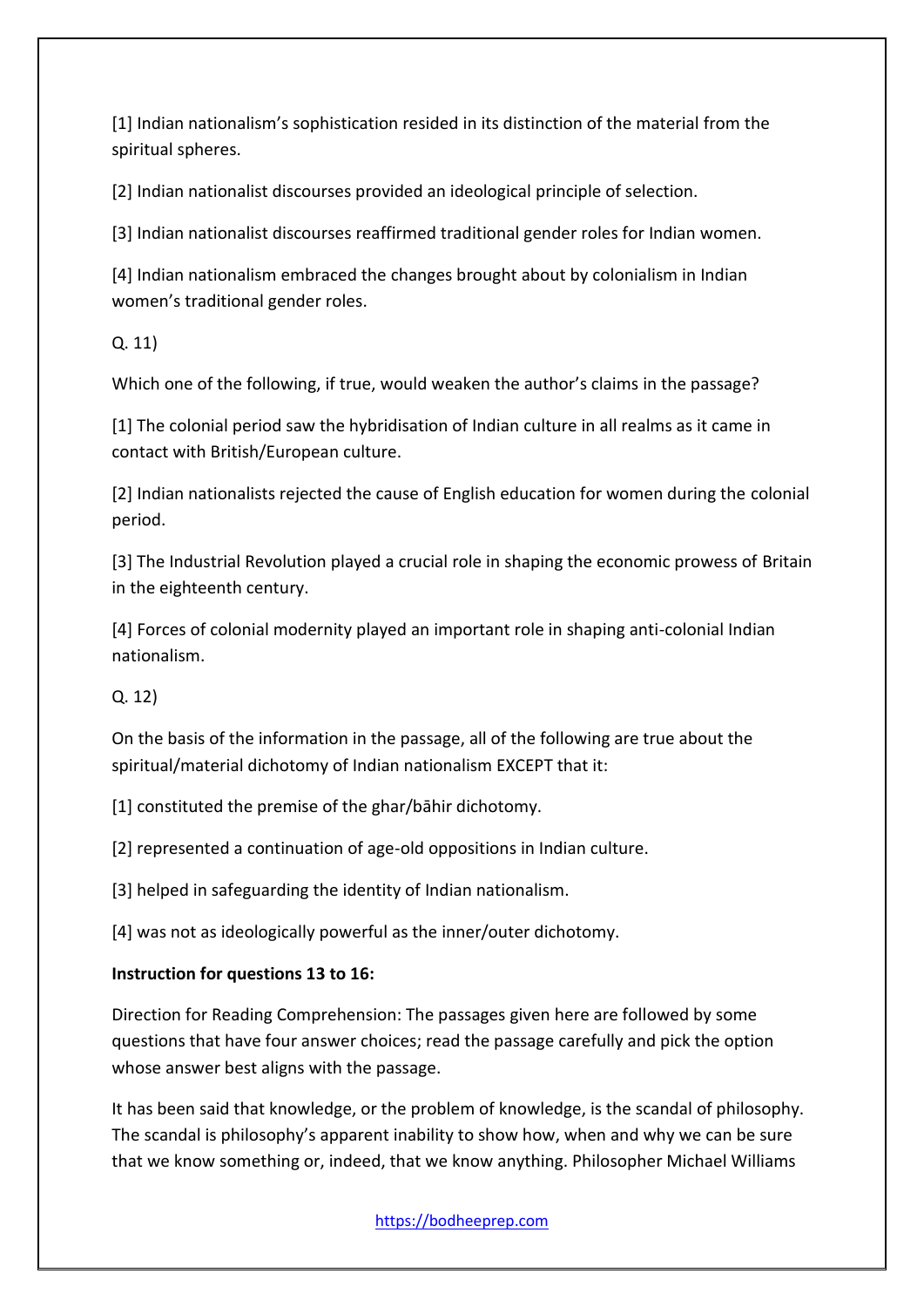writes: 'Is it possible to obtain knowledge at all? This problem is pressing because there are powerful arguments, some very ancient, for the conclusion that it is not . . . Scepticism is the skeleton in Western rationalism's closet'. While it is not clear that the scandal matters to anyone but philosophers, philosophers point out that it should matter to everyone, at least given a certain conception of knowledge. For, they explain, unless we can ground our claims to knowledge as such, which is to say, distinguish it from mere opinion, superstition, fantasy, wishful thinking, ideology, illusion or delusion, then the actions we take on the basis of presumed knowledge –boarding an airplane, swallowing a pill, finding someone guilty of a crime – will be irrational and unjustifiable.

That is all quite serious-sounding but so also are the rattlings of the skeleton: that is, the sceptic's contention that we cannot be sure that we know anything – at least not if we think of knowledge as something like having a correct mental representation of reality, and not if we think of reality as something like things-as-they-are-in-themselves, independent of our perceptions, ideas or descriptions. For, the sceptic will note, since reality, under that conception of it, is outside our ken (we cannot catch a glimpse of things-in-themselves around the corner of our own eyes; we cannot form an idea of reality that floats above the processes of our conceiving it), we have no way to compare our mental representations with things-as-they-are-in-themselves and therefore no way to determine whether they are correct or incorrect. Thus the sceptic may repeat (rattling loudly), you cannot be sure you 'know' something or anything at all – at least not, he may add (rattling softly before disappearing), if that is the way you conceive 'knowledge'.

There are a number of ways to handle this situation. The most common is to ignore it. Most people outside the academy – and, indeed, most of us inside it – are unaware of or unperturbed by the philosophical scandal of knowledge and go about our lives without too many epistemic anxieties. We hold our beliefs and presumptive knowledges more or less confidently, usually depending on how we acquired them (I saw it with my own eyes; I heard it on Fox News; a guy at the office told me) and how broadly and strenuously they seem to be shared or endorsed by various relevant people: experts and authorities, friends and family members, colleagues and associates. And we examine our convictions more or less closely, explain them more or less extensively, and defend them more or less vigorously, usually depending on what seems to be at stake for ourselves and/or other people and what resources are available for reassuring ourselves or making our beliefs credible to others (look, it's right here on the page; add up the figures yourself; I happen to be a heart specialist).

### Q. 13)

". . . we cannot catch a glimpse of things-in-themselves around the corner of our own eyes; we cannot form an idea of reality that floats above the processes of our conceiving it . . ." Which one of the following statements best reflects the argument being made in this sentence?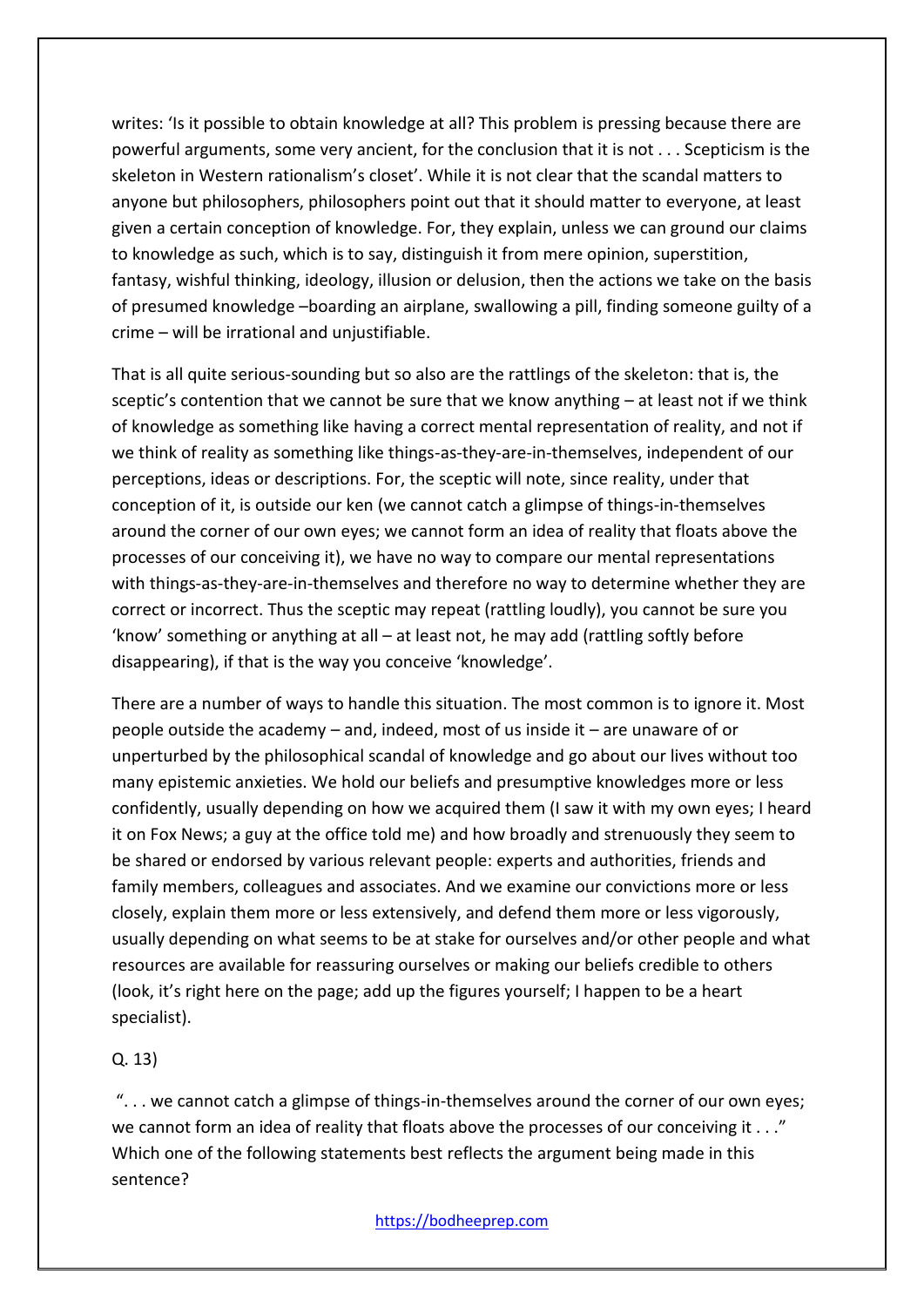[1] If the reality of things is independent of our perception, logically we cannot perceive that reality.

[2] If the reality of things is independent of our eyesight, logically we cannot perceive our perception.

[3] Our knowledge of reality floats above our subjective perception of it.

[4] Our knowledge of reality cannot be merged with our process of conceiving it.

Q. 14)

The author of the passage is most likely to support which one of the following statements?

[1] The confidence with which we maintain something to be true is usually independent of the source of the alleged truth.

[2] For the sceptic, if we think of reality as independent of our perceptions, ideas or descriptions, we should aim to know that reality independently too.

[3] The scandal of philosophy is that we might not know anything at all about reality if we think of reality as independent of our perceptions, ideas or descriptions.

[4] The actions taken on the basis of presumed knowledge are rational and justifiable if we are confident that that knowledge is widely held.

Q. 15)

According to the last paragraph of the passage, "We hold our beliefs and presumptive knowledges more or less confidently, usually depending on" something. Which one of the following most broadly captures what we depend on?

[1] Remaining outside the academy; ignoring epistemic anxieties.

[2] How much of a stake we have in them; what resources there are to support them.

[3] How we come to hold them; how widely they are held in our social circles.

[4] All of the options listed here.

# Q. 16)

The author discusses all of the following arguments in the passage, EXCEPT:

[1] sceptics believe that we can never fully know anything, if by "knowing" we mean knowledge of a reality that is independent of the knower.

[2] the best way to deal with scepticism about the veracity of knowledge is to ignore it.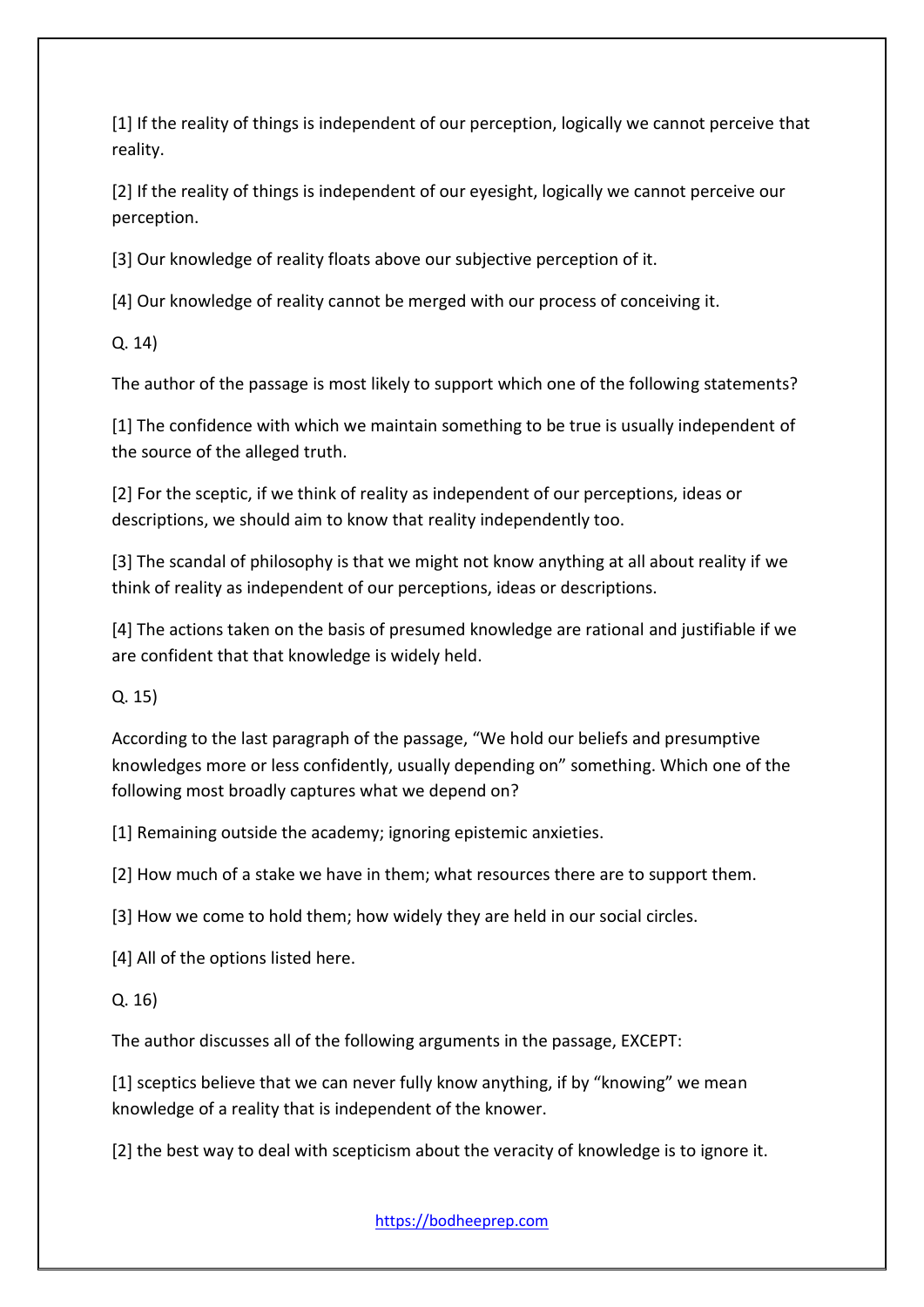[3] philosophers maintain that the scandal of philosophy should be of concern to everyone.

[4] if we cannot distinguish knowledge from opinion or delusion, we will not be able to justify our actions.

# Q. 17)

Four sentences that are a part of paragraph are given below; the sentences may or may not be in the right order; create the sequence that forms a coherent paragraph.

- 1. The US has long maintained that the Northwest Passage is an international strait through which its commercial and military vessels have the right to pass without seeking Canada's permission.
- 2. Canada, which officially acquired the group of islands forming the Northwest Passage in 1880, claims sovereignty over all the shipping routes through the Passage.
- 3. The dispute could be transitory, however, as scientists speculate that the entire Arctic Ocean will soon be ice-free in summer, so ship owners will not have to ask for permission to sail through any of the Northwest Passage routes.
- 4. The US and Canada have never legally settled the question of access through the Passage, but have an agreement whereby the US needs to seek Canada's consent for any transit.

## Q. 18)

Four sentences that are a part of paragraph are given below; the sentences may or may not be in the right order; create the sequence that forms a coherent paragraph.

- 1. But today there is an epochal challenge to rethink and reconstitute the vision and practice of development as a shared responsibility – a sharing which binds both the agent and the audience, the developed world and the developing, in a bond of shared destiny.
- 2. We are at a crossroads now in our vision and practice of development.
- 3. This calls for the cultivation of an appropriate ethical mode of being in our lives which enables us to realize this global and planetary situation of shared living and responsibility.
- 4. Half a century ago, development began as a hope for a better human possibility, but in the last fifty years, this hope has lost itself in the dreary desert of various kinds of hegemonic applications.

# Q. 19)

Directions for Summary: A paragraph is followed by four options which have summarized the passage in their own way. Pick the option that best summarizes the passage:

The unlikely alliance of the incumbent industrialist and the distressed unemployed worker is especially powerful amid the debris of corporate bankruptcies and layoffs. In an economic downturn, the capitalist is more likely to focus on costs of the competition emanating from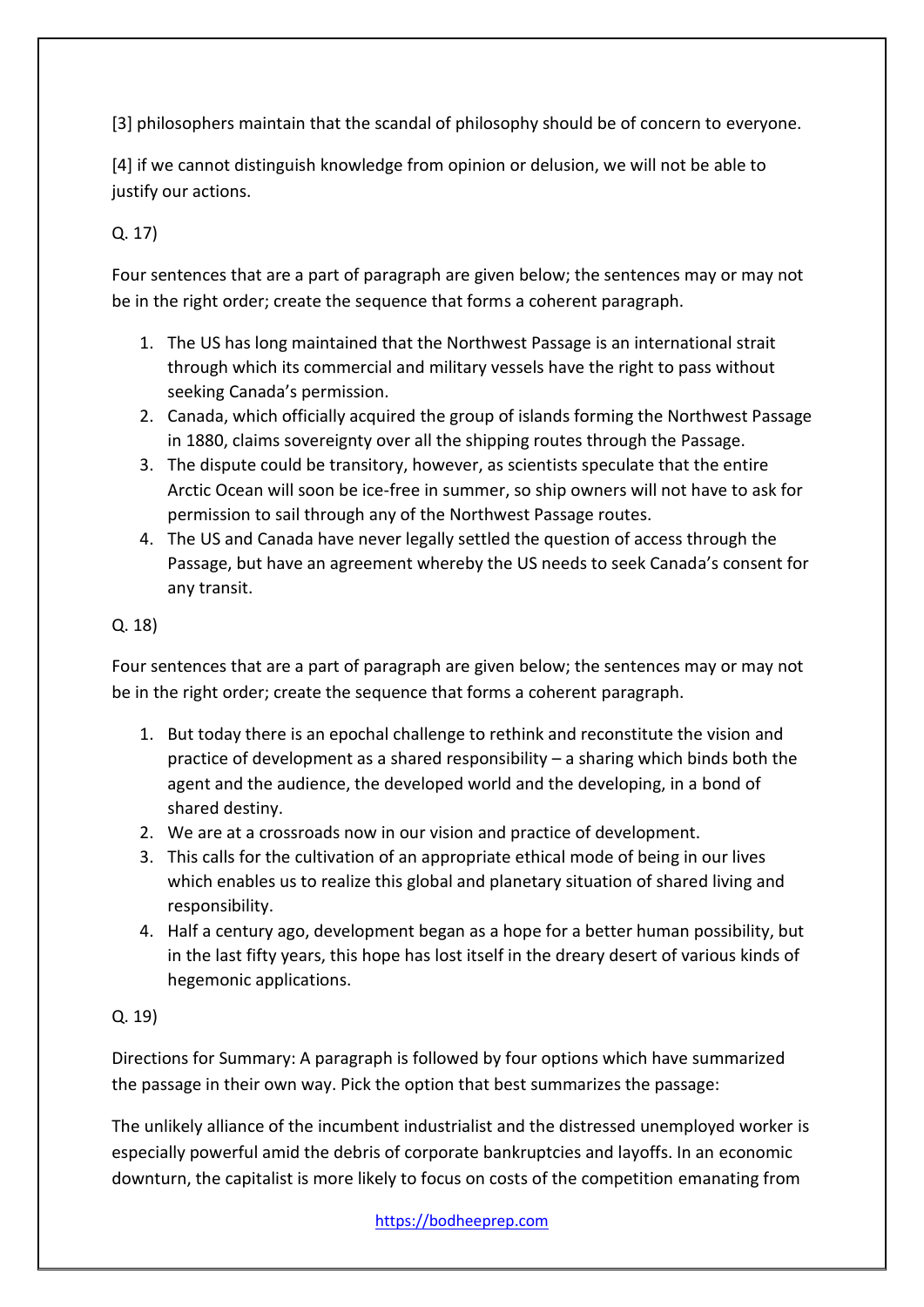free markets than on the opportunities they create. And the unemployed worker will find many others in a similar condition and with anxieties similar to his, which will make it easier for them to organize together. Using the cover and the political organization provided by the distressed, the capitalist captures the political agenda.

[1] The purpose of an unlikely alliance between the industrialist and the unemployed during an economic downturn is to stifle competition in free markets.

[2] In an economic downturn, the capitalists use the anxieties of the unemployed and their political organisation to set the political agenda to suit their economic interests.

[3] An economic downturn creates competition because of which the capitalists capture the political agenda created by the political organisation provided by the unemployed.

[4] An unlikely alliance of the industrialist and the unemployed happens during an economic downturn in which they come together to unite politically and capture the political agenda.

## Q. 20)

Directions for sentence exclusion: Five sentences are given below; out of these, four come together to form a coherent paragraph, but one sentence does not fit into the sequence. Choose the sentence that does not fit into the sequence.

- 1. The care with which philosophers examine arguments for and against forms of biotechnology makes this an excellent primer on formulating and assessing moral arguments.
- 2. Although most people find at least some forms of genetic engineering disquieting, it is not easy to articulate why: what is wrong with re-engineering our nature?
- 3. Breakthroughs in genetics present us with the promise that we will soon be able to prevent a host of debilitating diseases, and the predicament that our newfound genetic knowledge may enable us to enhance our genetic traits.
- 4. To grapple with the ethics of enhancement, we need to confront questions that verge on theology, which is why modern philosophers and political theorists tend to shrink from them.
- 5. One argument is that the drive for human perfection through genetics is objectionable as it represents a bid for mastery that fails to appreciate the gifts of human powers and achievements.

## Q. 21)

Directions for Summary: A paragraph is followed by four options which have summarized the passage in their own way. Pick the option that best summarizes the passage:

Creativity is now viewed as the engine of economic progress. Various organizations are devoted to its study and promotion; there are encyclopedias and handbooks surveying creativity research. But this proliferating success has tended to erode creativity's stable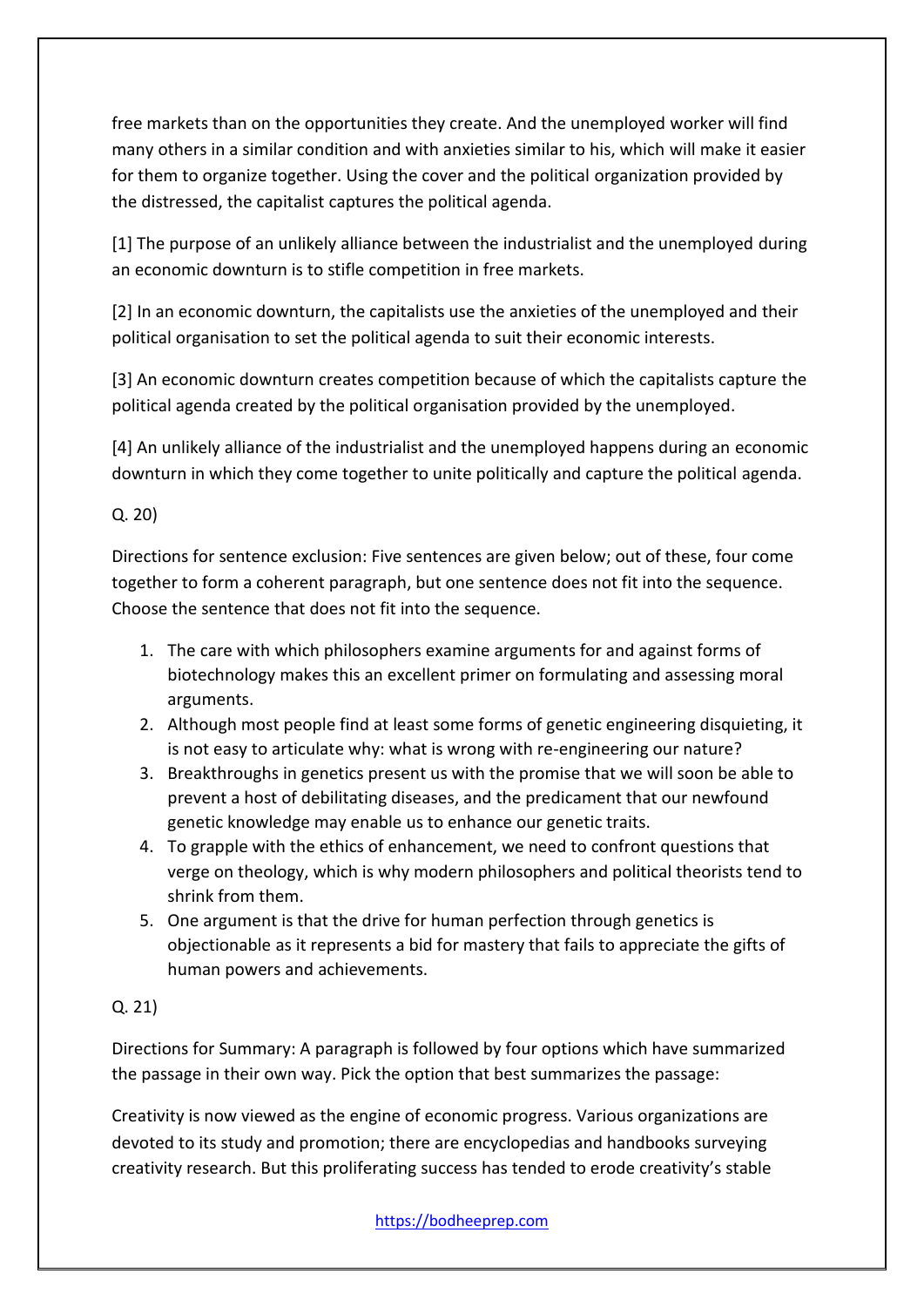identity: it has become so invested with value that it has become impossible to police its meaning and the practices that supposedly identify and encourage it. Many people and organizations committed to producing original thoughts now feel that undue obsession with the idea of creativity gets in the way of real creativity.

[1] The value assigned to creativity today has assumed such proportions that the concept itself has lost its real meaning and this is hampering the engendering of real creativity.

[2] The industry that has built up around researching what comprises and encourages creativity has destroyed the creative process itself.

[3] Creativity has proliferated to the extent that is no longer a stable process, and its mutating identity has stifled the creative process.

[4] The obsession with original thought, how it can be promoted and researched, has made it impossible for people and organizations to define the concept anymore.

Q. 22)

Directions for Summary: A paragraph is followed by four options which have summarized the passage in their own way. Pick the option that best summarizes the passage:

Biologists who publish their research directly to the Web have been labelled as "rogue", but physicists have been routinely publishing research digitally ("preprints"), prior to submitting in a peer-reviewed journal. Advocates of preprints argue that quick and open dissemination of research speeds up scientific progress and allows for wider access to knowledge. But some journals still don't accept research previously published as a preprint. Even if the idea of preprints is gaining ground, one of the biggest barriers for biologists is how they would be viewed by members of their conservative research community.

[1] One of the advantages of digital preprints of research is they hasten the dissemination process, but these are not accepted by most scientific communities.

[2] Compared to biologists, physicists are less conservative in their acceptance of digital prepublication of research papers, which allows for faster dissemination of knowledge.

[3] Preprints of research are frowned on by some scientific fields as they do not undergo a rigorous reviewing process but are accepted among biologists as a quick way to disseminate information.

[4] While digital publication of research is gaining popularity in many scientific disciplines, almost all peer-reviewed journals are reluctant to accept papers that have been published before.

Q. 23)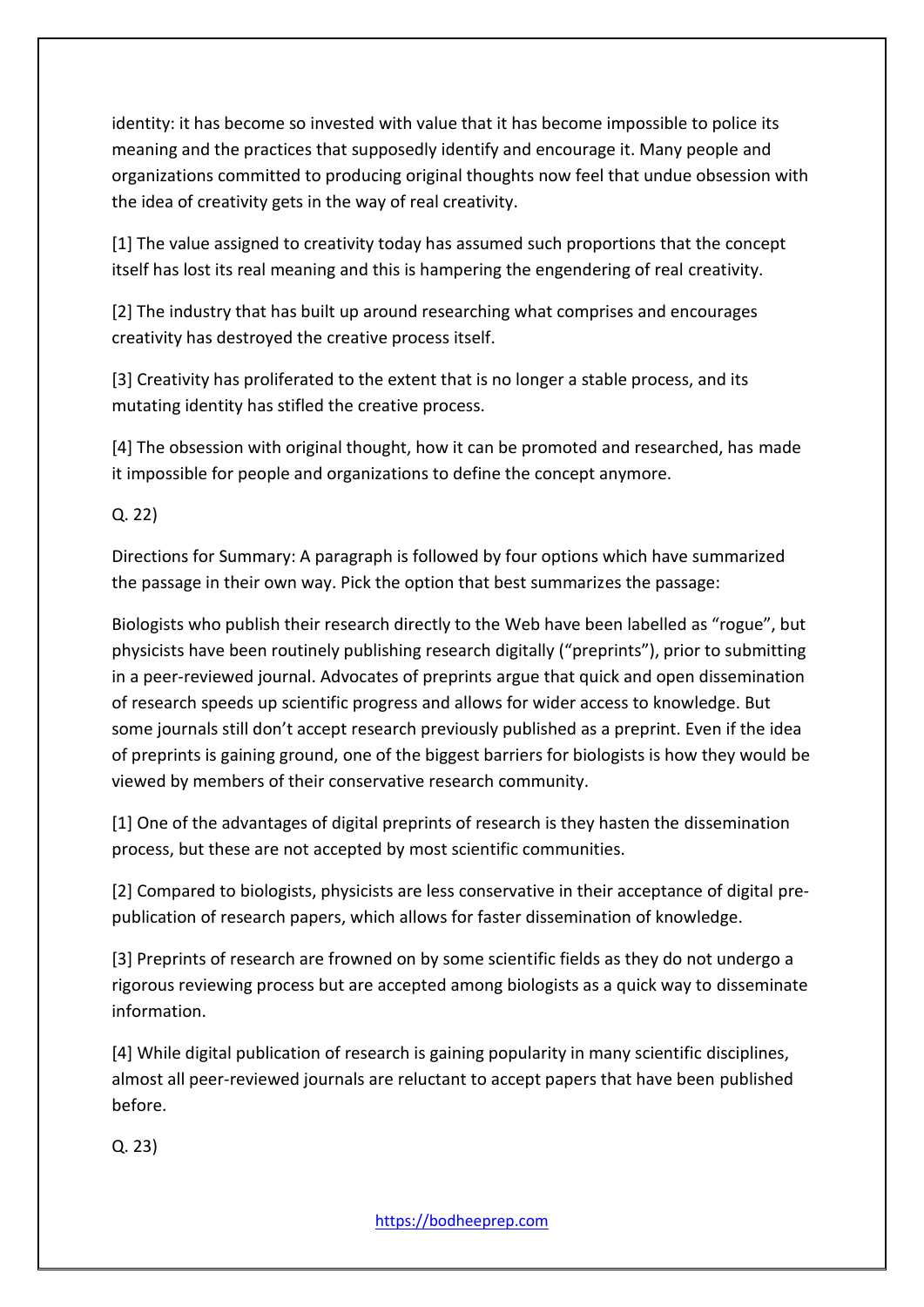Directions for sentence exclusion: Five sentences are given below; out of these, four come together to form a coherent paragraph, but one sentence does not fit into the sequence. Choose the sentence that does not fit into the sequence.

- 1. It has taken on a warm, fuzzy glow in the advertising world, where its potential is being widely discussed, and it is being claimed as the undeniable wave of the future.
- 2. There is little enthusiasm for this in the scientific arena; for them marketing is not a science, and only a handful of studies have been published in scientific journals.
- 3. The new, growing field of neuromarketing attempts to reveal the inner workings of consumer behaviour and is an extension of the study of how choices and decisions are made.
- 4. Some see neuromarketing as an attempt to make the "art" of advertising into a science, being used by marketing experts to back up their proposals with some form of real data.
- 5. The marketing gurus have already started drawing on psychology in developing tests and theories, and advertising people have borrowed the idea of the focus group from social scientists.

## Q. 24)

Four sentences that are a part of paragraph are given below; the sentences may or may not be in the right order; create the sequence that forms a coherent paragraph.

- 1. Look forward a few decades to an invention which can end the energy crisis, change the global economy and curb climate change at a stroke: commercial fusion power.
- 2. To gain meaningful insights, logic has to be accompanied by asking probing questions of nature through controlled tests, precise observations and clever analysis.
- 3. The greatest of all inventions is the über-invention that has provided the insights on which others depend: the modern scientific method.
- 4. This invention is inconceivable without the scientific method; it will rest on the application of a diverse range of scientific insights, such as the process transforming hydrogen into helium to release huge amounts of energy.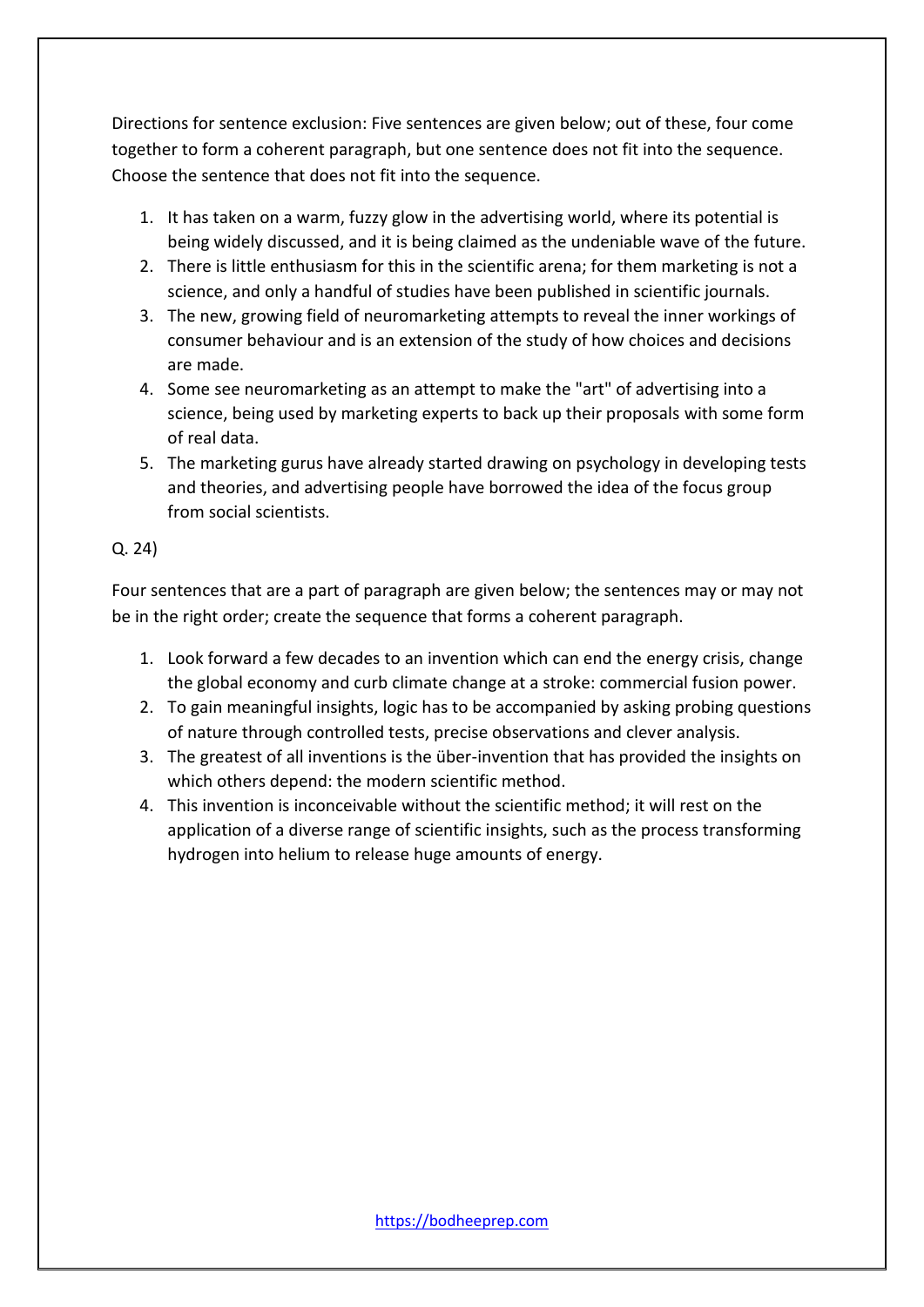# **CAT 2021 Slot 2 Paper DILR Section**



#### **Instruction for questions 1 to 4:**

The different bars in the diagram above provide information about different orders in various categories (Art, Binders, ….) that were booked in the first two weeks of September of a store for one client. The colour and pattern of a bar denotes the ship mode (First Class / Second Class / Standard Class). The left end point of a bar indicates the booking day of the order, while the right end point indicates the dispatch day of the order. The difference between the dispatch day and the booking day (measured in terms of the number of days) is called the processing time of the order. For the same category, an order is considered for booking only after the previous order of the same category is dispatched. No two consecutive orders of the same category had identical ship mode during this period.

For example, there were only two orders in the furnishing category during this period. The first one was shipped in the Second Class. It was booked on Sep 1 and dispatched on Sep 5. The second order was shipped in the Standard class. It was booked on Sep 5 (although the order might have been placed before that) and dispatched on Sep 12. So the processing times were 4 and 7 days respectively for these orders.

#### Q. 1)

How many days between Sep 1 and Sep 14 (both inclusive) had no booking from this client considering all the above categories?

Q. 2)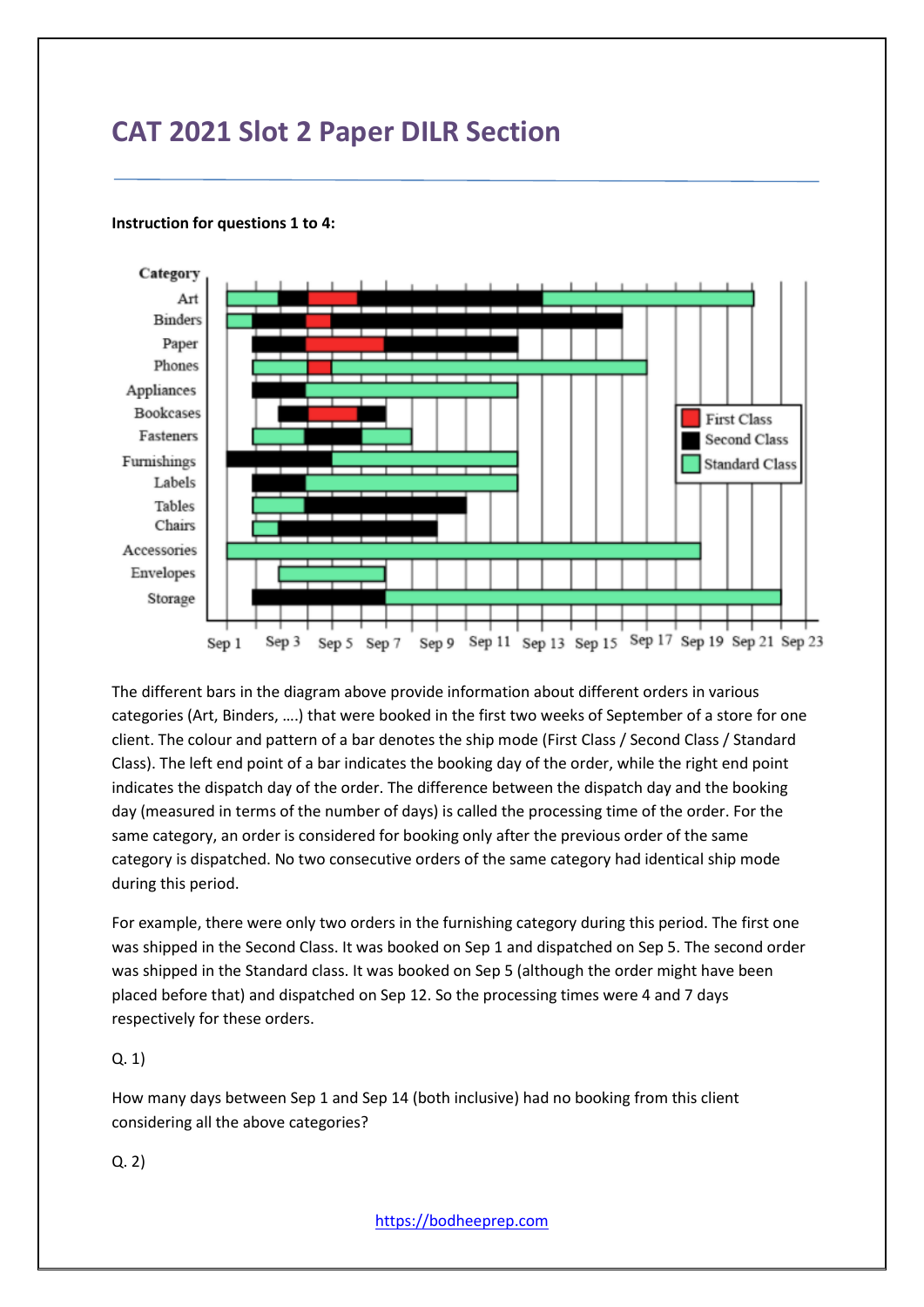What was the average processing time of all orders in the categories which had only one type of ship mode?

Q. 3)

The sequence of categories -- Art, Binders, Paper and Phones -- in decreasing order of average processing time of their orders in this period is:

[1] Art, Binders, Paper, Phones

[2] Phones, Art, Binders, Paper

[3] Phones, Binders, Art, Paper

[4] Paper, Binders, Art, Phones

Q. 4)

Approximately what percentage of orders had a processing time of one day during the period Sep 1 to Sep 22 (both dates inclusive)?

[1] 22%

[2] 16%

[3] 20%

[4] 25%

#### **Instructions for questions 5 to 10:**

Ten objects o1, o2, …, o10 were distributed among Amar, Barat, Charles, Disha, and Elise. Each item went to exactly one person. Each person got exactly two of the items, and this pair of objects is called her/his bundle.

The following table shows how each person values each object.

|                | $\bf{01}$ | ο2 | 0 <sup>3</sup> | 04 | 0 <sub>5</sub> | 06 | <b>o</b> 7 | 08 | 09 | 010 |
|----------------|-----------|----|----------------|----|----------------|----|------------|----|----|-----|
| Amar           |           |    |                |    |                |    |            |    |    |     |
| <b>Barat</b>   |           | O  |                |    |                |    | o          | 8  | 10 | 8   |
| <b>Charles</b> |           | 8  | o              |    |                |    |            |    |    | 6   |
| <b>Disha</b>   |           |    | ð              |    |                |    | o          |    |    | 8   |
| <b>Elise</b>   |           |    |                |    |                |    |            |    |    | 10  |

The value of any bundle by a person is the sum of that person's values of the objects in that bundle. A person X envies another person Y if X values Y's bundle more than X's own bundle.

For example, hypothetically suppose Amar's bundle consists of o1 and o2, and Barat's bundle consists of 03 and 04. Then Amar values his own bundle at  $4 + 9 = 13$  and Barat's bundle at  $9 + 3 = 12$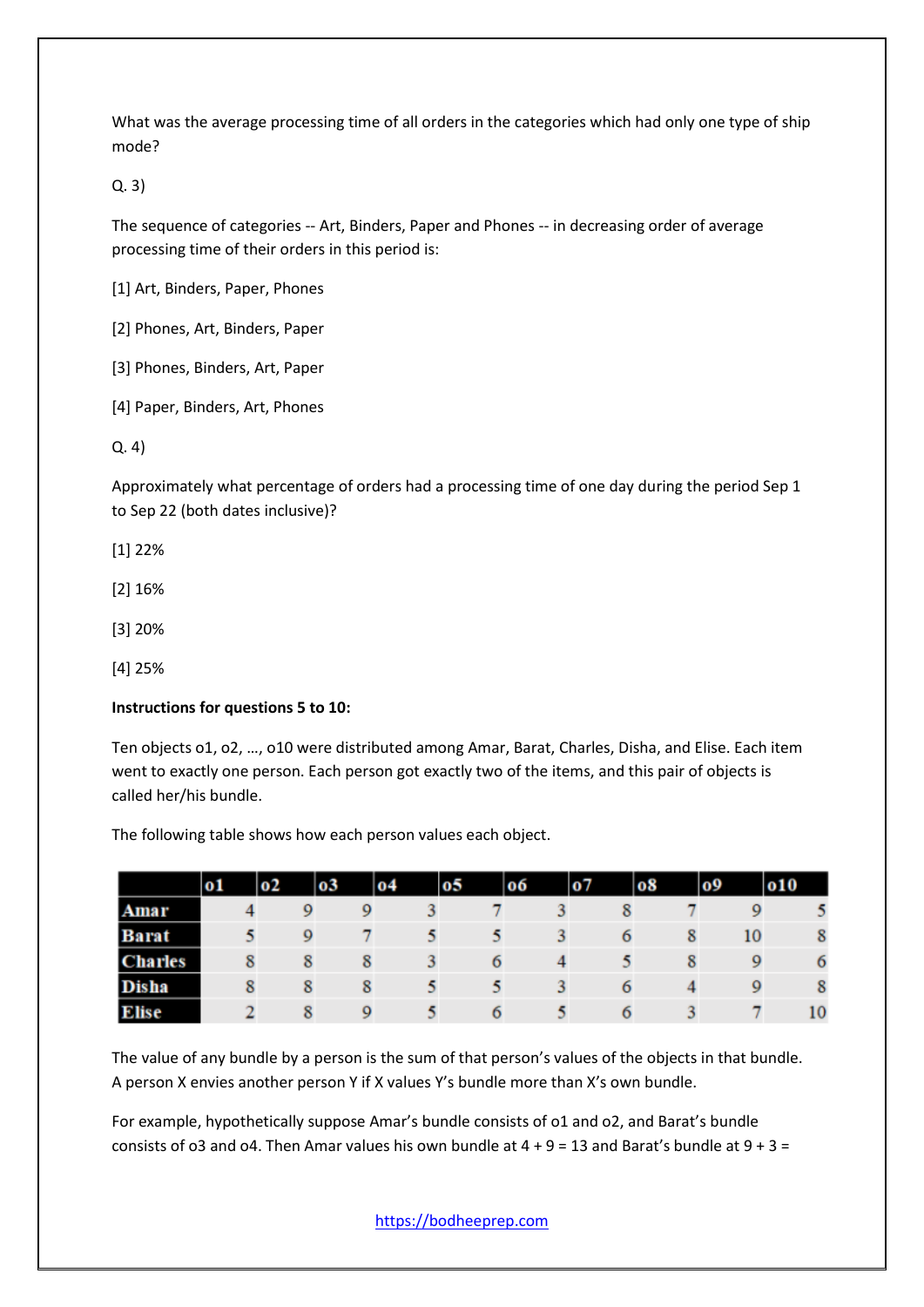12. Hence Amar does not envy Barat. On the other hand, Barat values his own bundle at  $7 + 5 = 12$ and Amar's bundle at 5 + 9 = 14. Hence Barat envies Amar.

The following facts are known about the actual distribution of the objects among the five people.

- 1. If someone's value for an object is 10, then she/he received that object.
- 2. Objects o1, o2, and o3 were given to three different people.
- 3. Objects o1 and o8 were given to different people.
- 4. Three people value their own bundles at 16. No one values her/his own bundle at a number higher than 16.
- 5. Disha values her own bundle at an odd number. All others value their own bundles at an even number.
- 6. Some people who value their own bundles less than 16 envy some other people who value their own bundle at 16. No one else envies others.

Q. 5)

What BEST can be said about object o8?

[1] o8 was given to Amar, Charles, or Disha

[2] o8 was given to Disha

[3] o8 was given to Charles

[4] o8 was given to Charles or Disha

Q. 6)

Who among the following envies someone else?

[1] Barat

[2] Charles

[3] Amar

[4] Elise

Q. 7)

What is Amar's value for his own bundle?

Q. 8)

Object o4 was given to

[1] Elise

[2] Barat

[3] Charles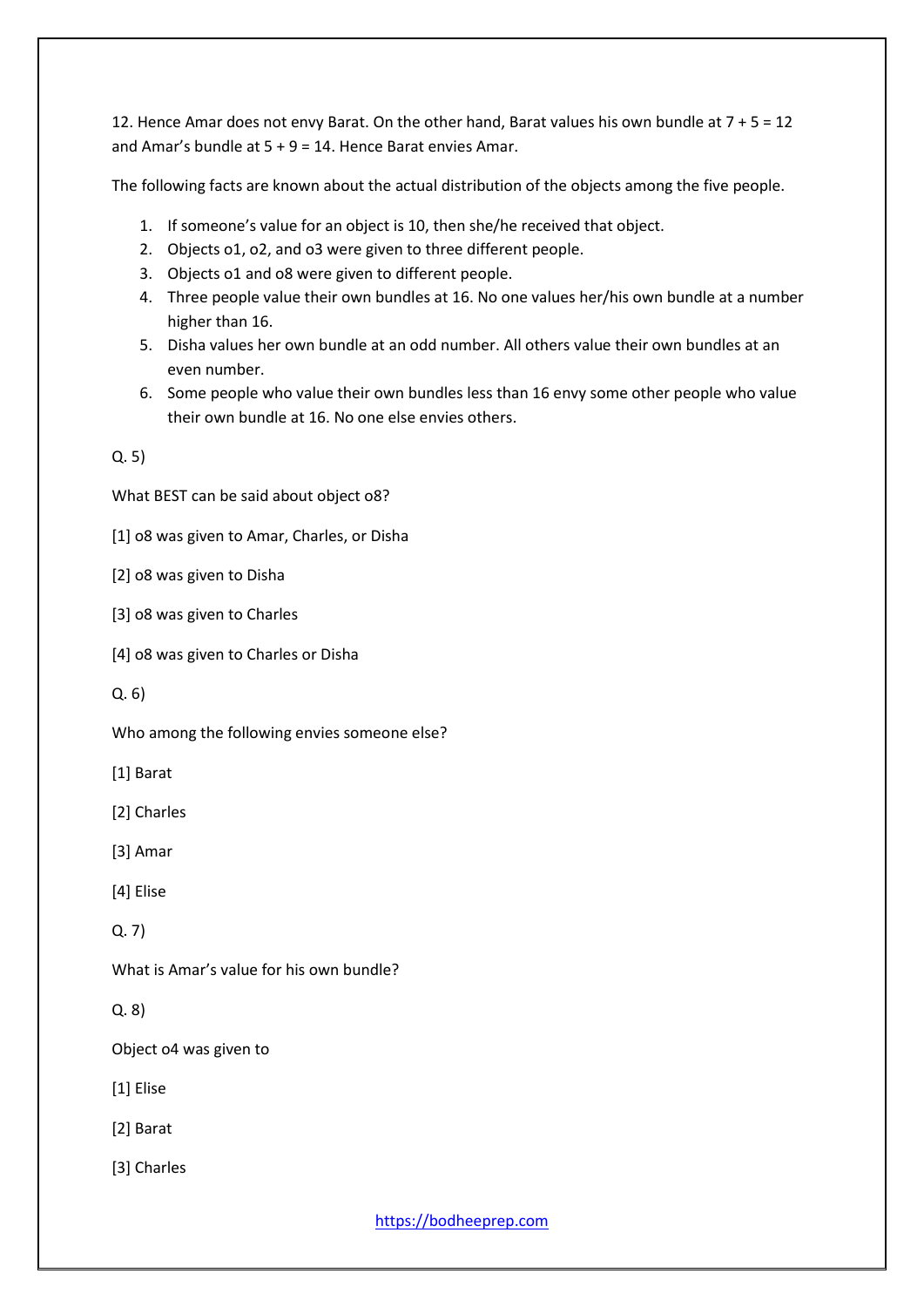[4] Disha

Q. 9)

Object o5 was given to

[1] Disha

[2] Elise

[3] Amar

[4] Charles

Q. 10)

What BEST can be said about the distribution of object o1?

[1] o1 was given to Disha

[2] o1 was given to Charles

[3] o1 was given to Charles, Disha, or Elise

[4] o1 was given to Charles or Disha

#### **Instruction for questions 11 to 14:**

The game of Chango is a game where two people play against each other; one of them wins and the other loses, i.e., there are no drawn Chango games. 12 players participated in a Chango championship. They were divided into four groups: Group A consisted of Aruna, Azul, and Arif; Group B consisted of Brinda, Brij, and Biju; Group C consisted of Chitra, Chetan, and Chhavi; and Group D consisted of Dipen, Donna, and Deb.

Players within each group had a distinct rank going into the championship. The players have NOT been listed necessarily according to their ranks. In the group stage of the game, the second and third ranked players play against each other, and the winner of that game plays against the first ranked player of the group. The winner of this second game is considered as the winner of the group and enters a semi-final.

The winners from Groups A and B play against each other in one semi-final, while the winners from Groups C and D play against each other in the other semi-final. The winners of the two semi-finals play against each other in the final to decide the winner of the championship.

It is known that:

1. Chitra did not win the championship.

2. Aruna did not play against Arif. Brij did not play against Brinda.

3. Aruna, Biju, Chitra, and Dipen played three games each, Azul and Chetan played two games each, and the remaining players played one game each.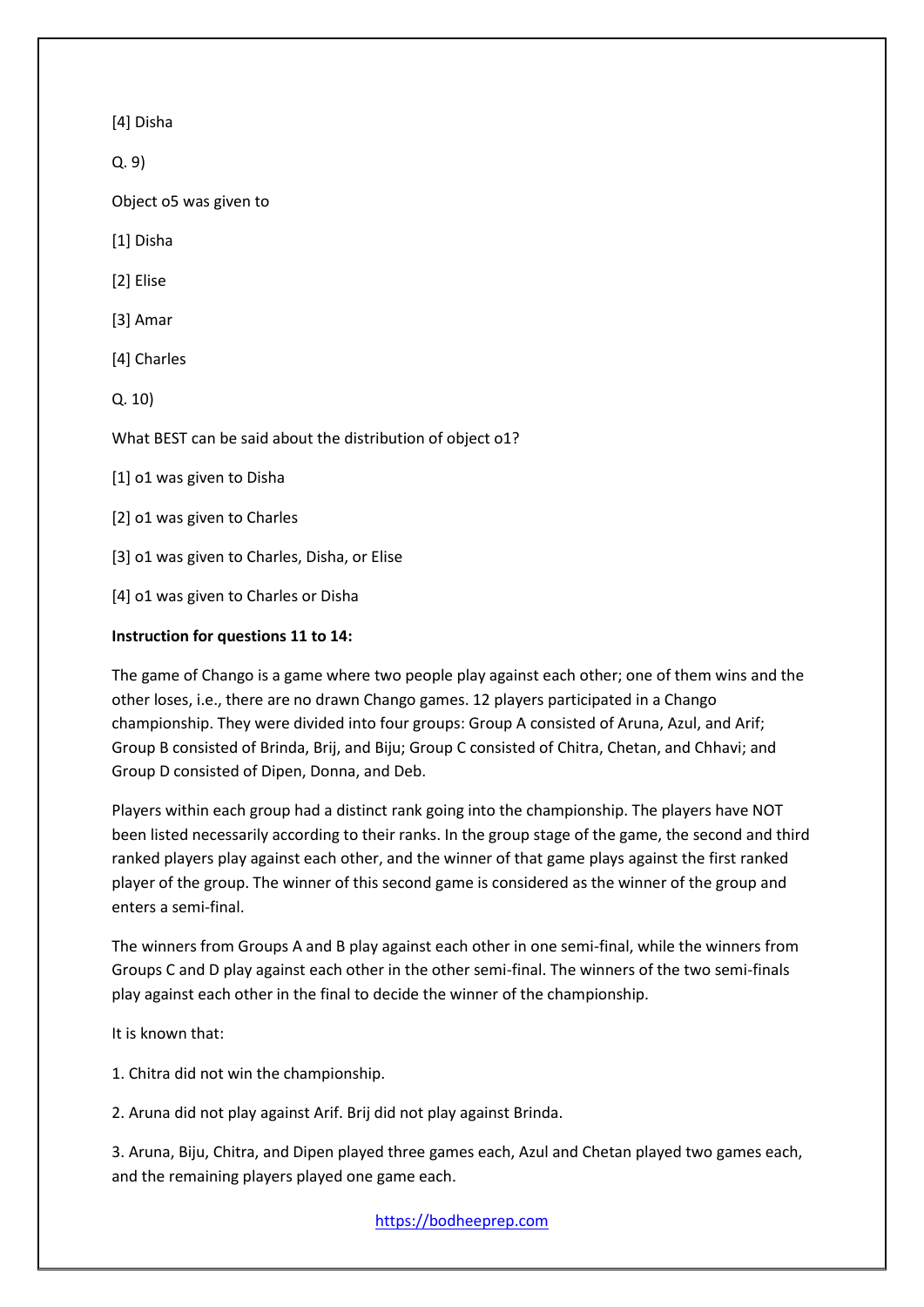Q. 11)

Who among the following was DEFINITELY NOT ranked first in his/her group?

[1] Dipen

- [2] Aruna
- [3] Brij
- [4] Chitra
- Q. 12)

Which of the following pairs must have played against each other in the championship?

[1] Deb, Donna

[2] Azul, Biju

[3] Donna, Chetan

[4] Chitra, Dipen

Q. 13)

Who won the championship?

[1] Chitra

[2] Aruna

[3] Brij

[4] Cannot be determined

Q. 14)

Who among the following did NOT play against Chitra in the championship?

[1] Aruna

[2] Chetan

[3] Dipen

[4] Biju

#### **Instruction for question 15 to 20:**

Ravi works in an online food-delivery company. After each delivery, customers rate Ravi on each of four parameters - Behaviour, Packaging, Hygiene, and Timeliness, on a scale from 1 to 9. If the total of the four rating points is 25 or more, then Ravi gets a bonus of ₹20 for that delivery. Additionally, a customer may or may not give Ravi a tip. If the customer gives a tip, it is either ₹30 or ₹50.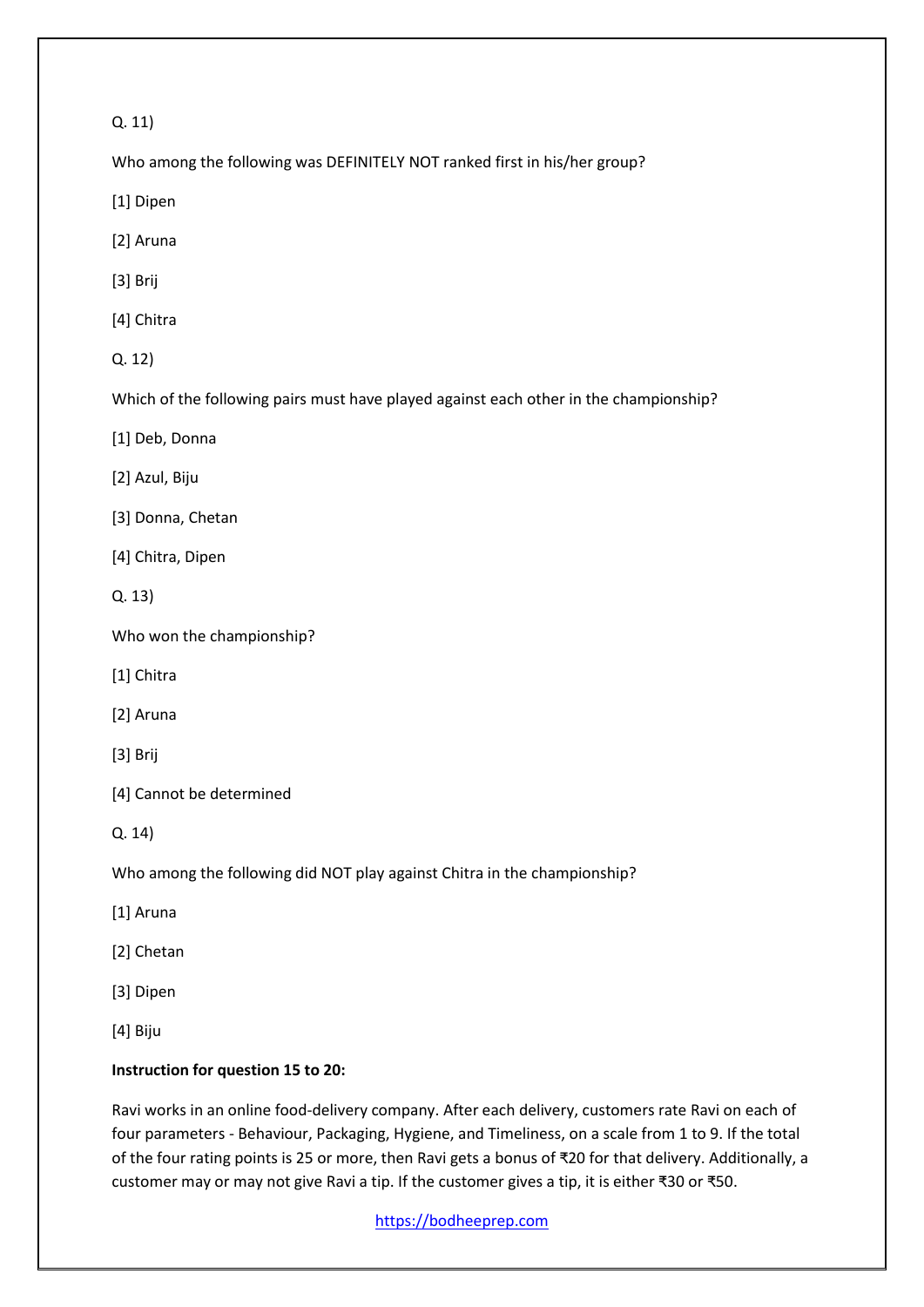One day, Ravi made four deliveries - one to each of Atal, Bihari, Chirag, and Deepak, and received a total of ₹120 in bonus and tips. He did not get both a bonus and a tip from the same customer.

The following additional facts are also known.

- 1. In Timeliness, Ravi received a total of 21 points, and three of the customers gave him the same rating points in this parameter. Atal gave higher rating points than Bihari and Chirag in this parameter.
- 2. Ravi received distinct rating points in Packaging from the four customers adding up to 29 points. Similarly, Ravi received distinct rating points in Hygiene from the four customers adding up to 26 points.
- 3. Chirag gave the same rating points for Packaging and Hygiene.
- 4. Among the four customers, Bihari gave the highest rating points in Packaging, and Chirag gave the highest rating points in Hygiene.
- 5. Everyone rated Ravi between 5 and 7 in Behaviour. Unique maximum and minimum ratings in this parameter were given by Atal and Deepak respectively.
- 6. If the customers are ranked based on ratings given by them in individual parameters, then Atal's rank based on Packaging is the same as that based on Hygiene. This is also true for Deepak.

Q. 15)

What was the minimum rating that Ravi received from any customer in any parameter?

Q. 16)

The COMPLETE list of customers who gave the maximum total rating points to Ravi is

[1] Atal

[2] Bihari

[3] Bihari and Chirag

[4] Atal and Bihari

Q. 17)

What rating did Atal give on Timeliness?

Q. 18)

What BEST can be concluded about the tip amount given by Deepak?

[1] Either ₹ 0 or ₹ 30 or ₹ 50

[2] Either ₹ 30 or ₹ 50

[3] ₹ 50

[4] ₹ 30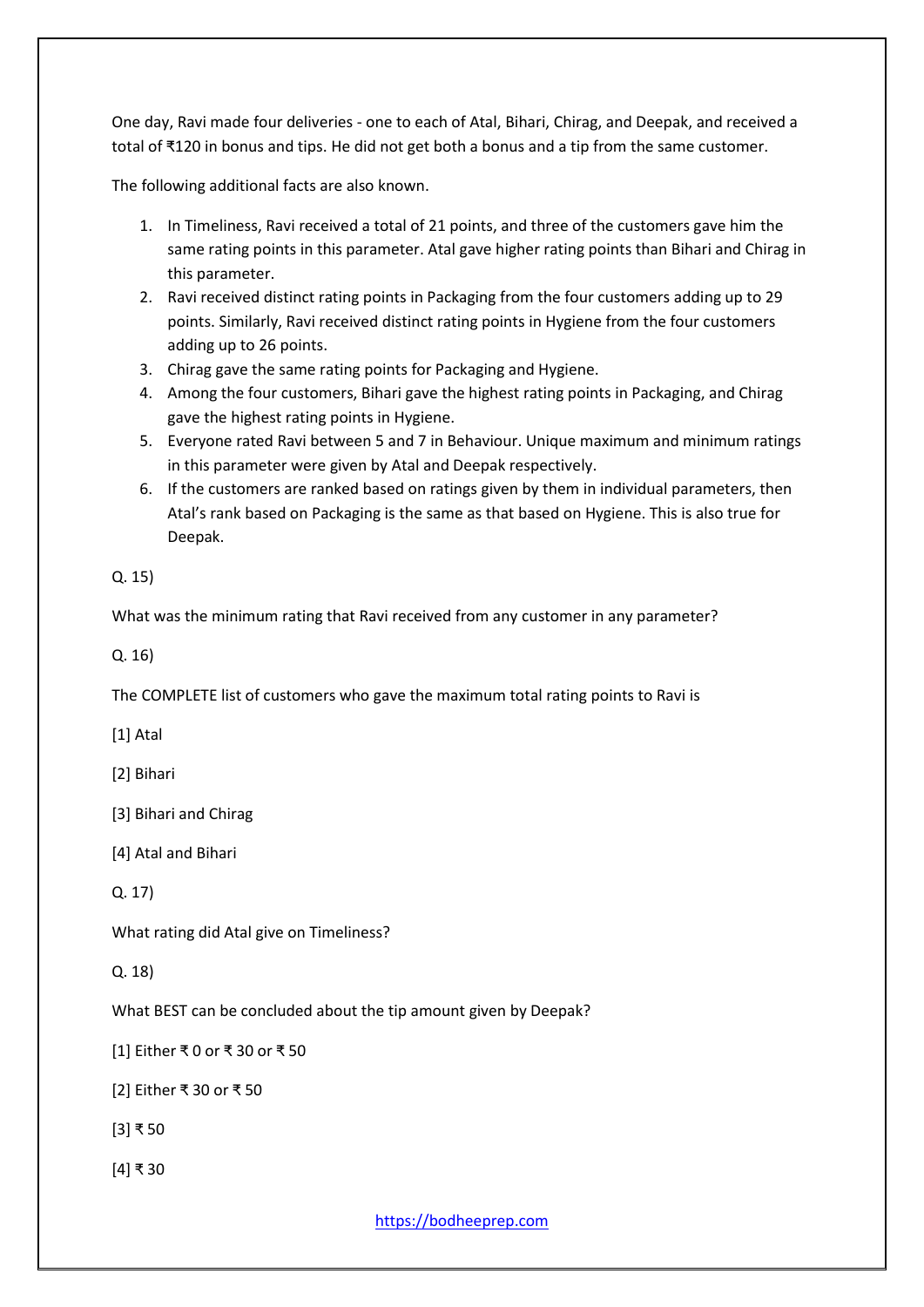### Q. 19)

In which parameter did Atal give the maximum rating points to Ravi?

[1] Hygiene

- [2] Behaviour
- [3] Timeliness
- [4] Packaging
- Q. 20)

What rating did Deepak give on Packaging?

- [1] 7
- [2] 8
- [3] 5
- [4] 6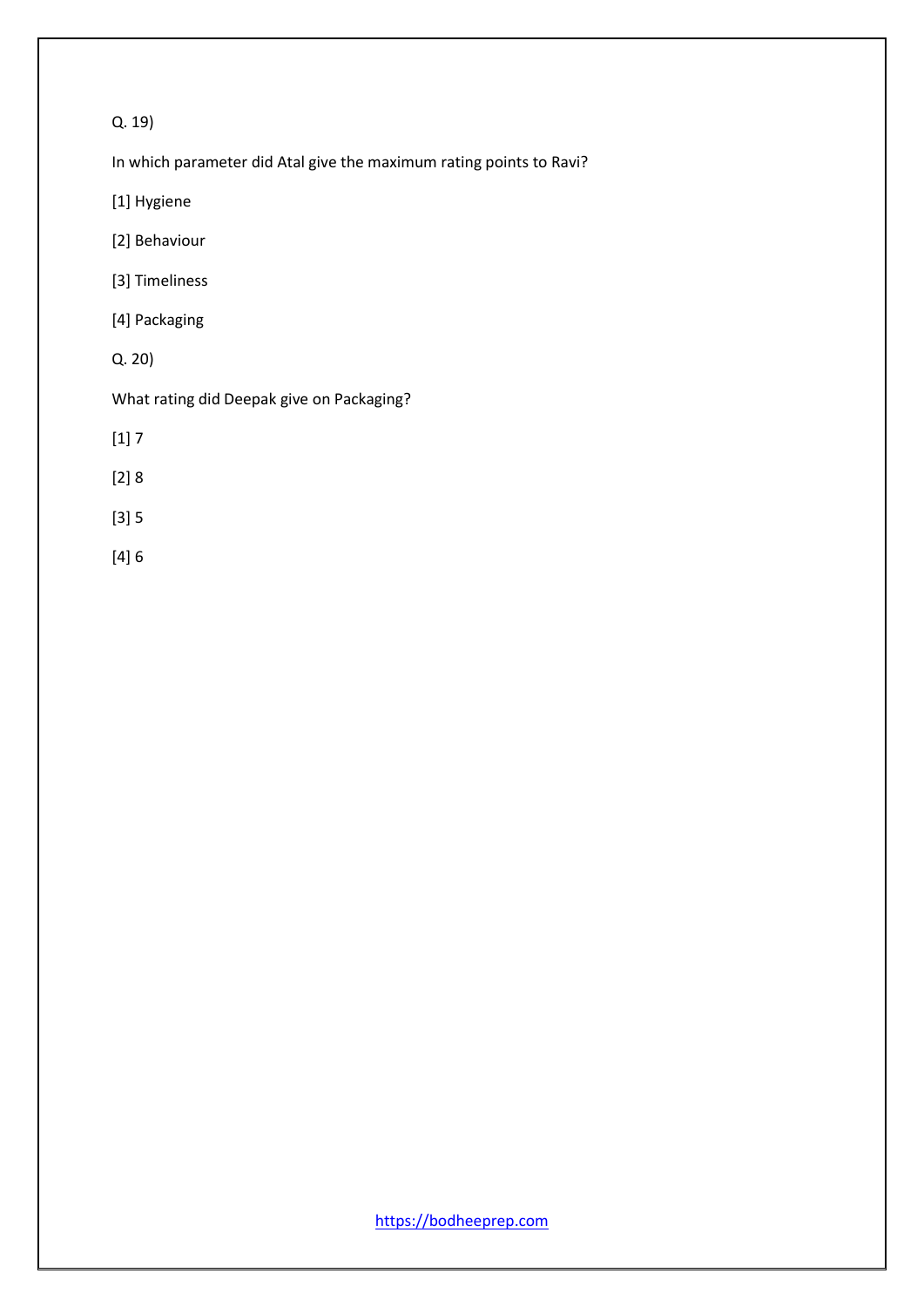# **CAT 2021 Slot 2 Paper QUANT Section**

Q. 1)

For all possible integers n satisfying  $2.25 \leq 2 + 2^{n+2} \leq 202$ , then the number of integer values of  $3+3^{n+1}$  is:

Q. 2)

Three positive integers x, y and z are in arithmetic progression. If  $y - x > 2$  and

 $xyz = 5(x + y + z)$ , then z-x equals

[1] 8

[2] 12

[3] 14

[4] 10

Q. 3)

For a 4-digit number, the sum of its digits in the thousands, hundreds and tens places is 14, the sum of its digits in the hundreds, tens and units places is 15, and the tens place digit is 4 more than the units place digit. Then the highest possible 4-digit number satisfying the above conditions is

## Q. 4)

Raj invested ₹ 10000 in a fund. At the end of first year, he incurred a loss but his balance was more than ₹ 5000. This balance, when invested for another year, grew and the percentage of growth in the second year was five times the percentage of loss in the first year. If the gain of Raj from the initial investment over the two year period is 35%, then the percentage of loss in the first year is

[1] 5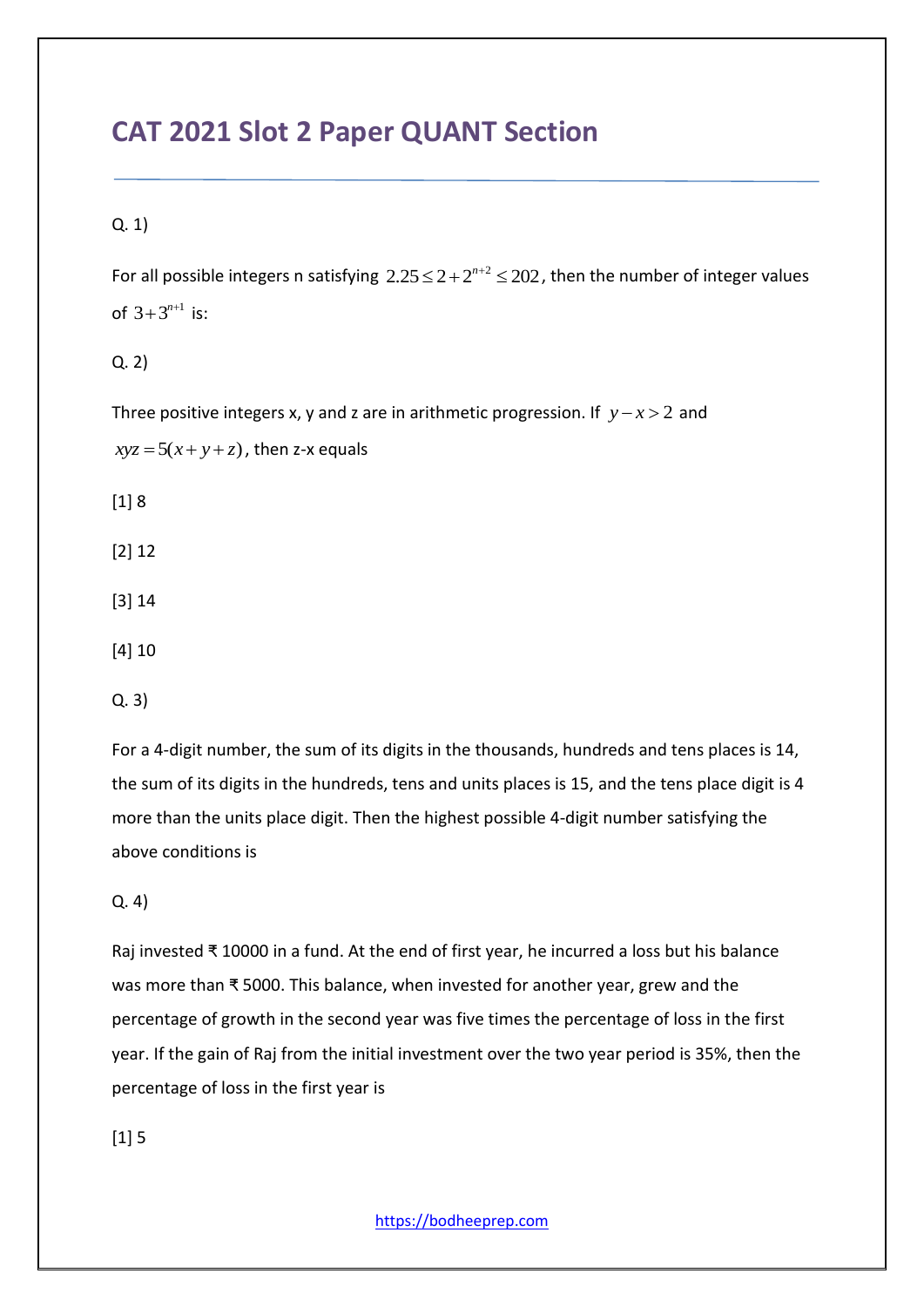[2] 15

[4] 10

[3] 17

Q. 5)

The number of ways of distributing 15 identical balloons, 6 identical pencils and 3 identical erasers among 3 children, such that each child gets at least four balloons and one pencil, is

Q. 6)

Two trains A and B were moving in opposite directions, their speeds being in the ratio 5 : 3. The front end of A crossed the rear end of B 46 seconds after the front ends of the trains had crossed each other. It took another 69 seconds for the rear ends of the trains to cross each other. The ratio of length of train A to that of train B is

[1] 3:2

[2] 5:3

[3 ]2:3

[4] 2:1

Q. 7)

Suppose one of the roots of the equation  $ax^2 - bx + c = 0$  is  $2 + \sqrt{3}$ , Where a,b and c are rational numbers and  $a \neq 0$ . If  $b = c<sup>3</sup>$  then | a| equals.

 $[1]$  1

[2] 2

[3] 3

[4] 4

Q. 8)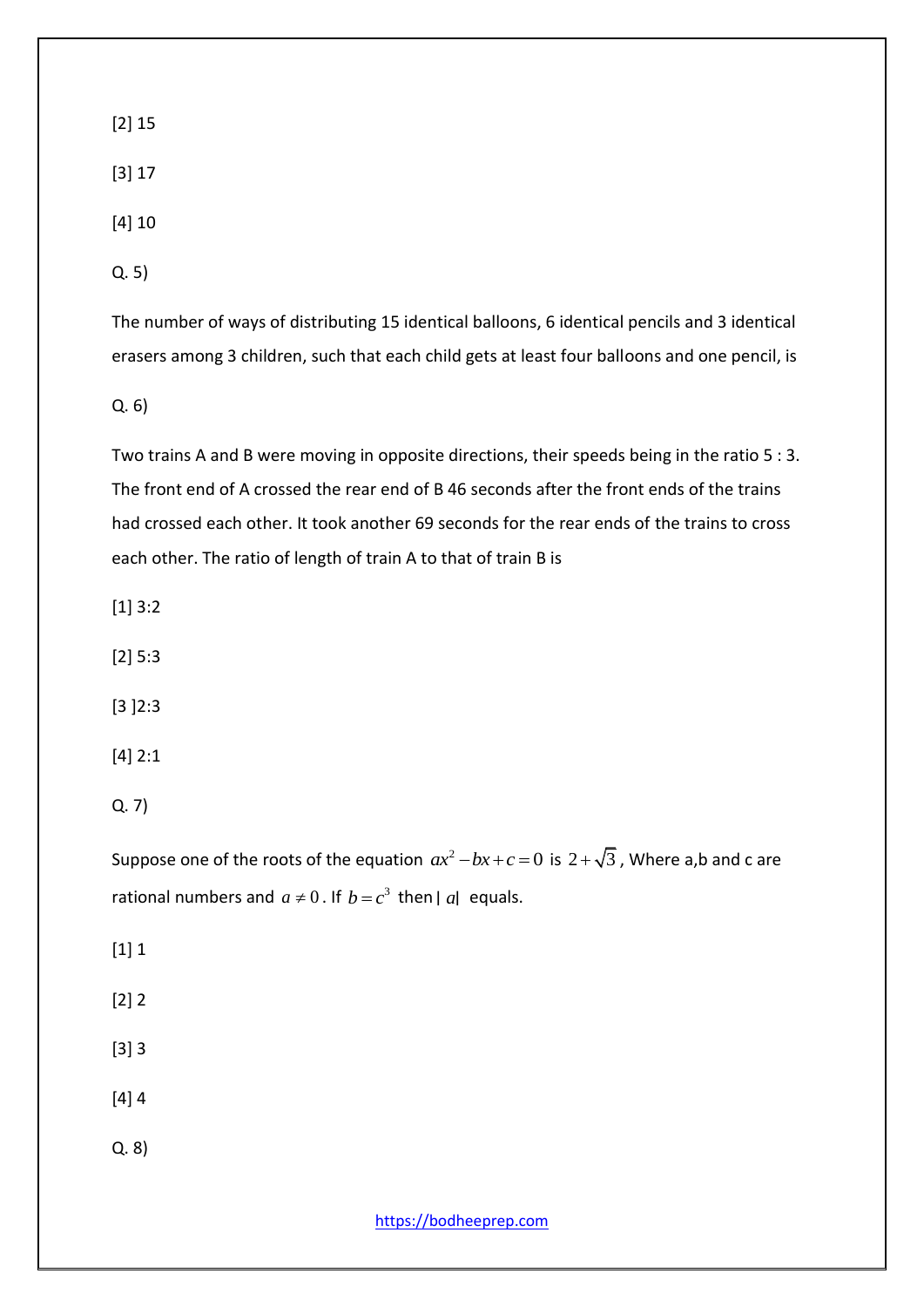From a container filled with milk, 9 litres of milk are drawn and replaced with water. Next, from the same container, 9 litres are drawn and again replaced with water. If the volumes of milk and water in the container are now in the ratio of 16 : 9, then the capacity of the container, in litres, is

Q. 9)

If a rhombus has area 12 sq cm and side length 5 cm, then the length, in cm, of its longer diagonal is

$$
[1] \sqrt{37} + \sqrt{13}
$$
  

$$
[2] \sqrt{13} + \sqrt{12}
$$
  

$$
[3] \frac{\sqrt{37} + \sqrt{13}}{2}
$$
  

$$
[4] \frac{\sqrt{13} + \sqrt{12}}{2}
$$
  

$$
Q. 10)
$$

If  $\log_2[3 + \log_3(4 + \log_4(x-1)] - 2 = 0$  then 4x equals

Q. 11)

The sides AB and CD of a trapezium ABCD are parallel, with AB being the smaller side. P is the midpoint of CD and ABPD is a parallelogram. If the difference between the areas of the parallelogram ABPD and the triangle BPC is 10 sq cm, then the area, in sq cm, of the trapezium ABCD is

- [1] 30
- [2] 40
- [3] 25
- [4] 20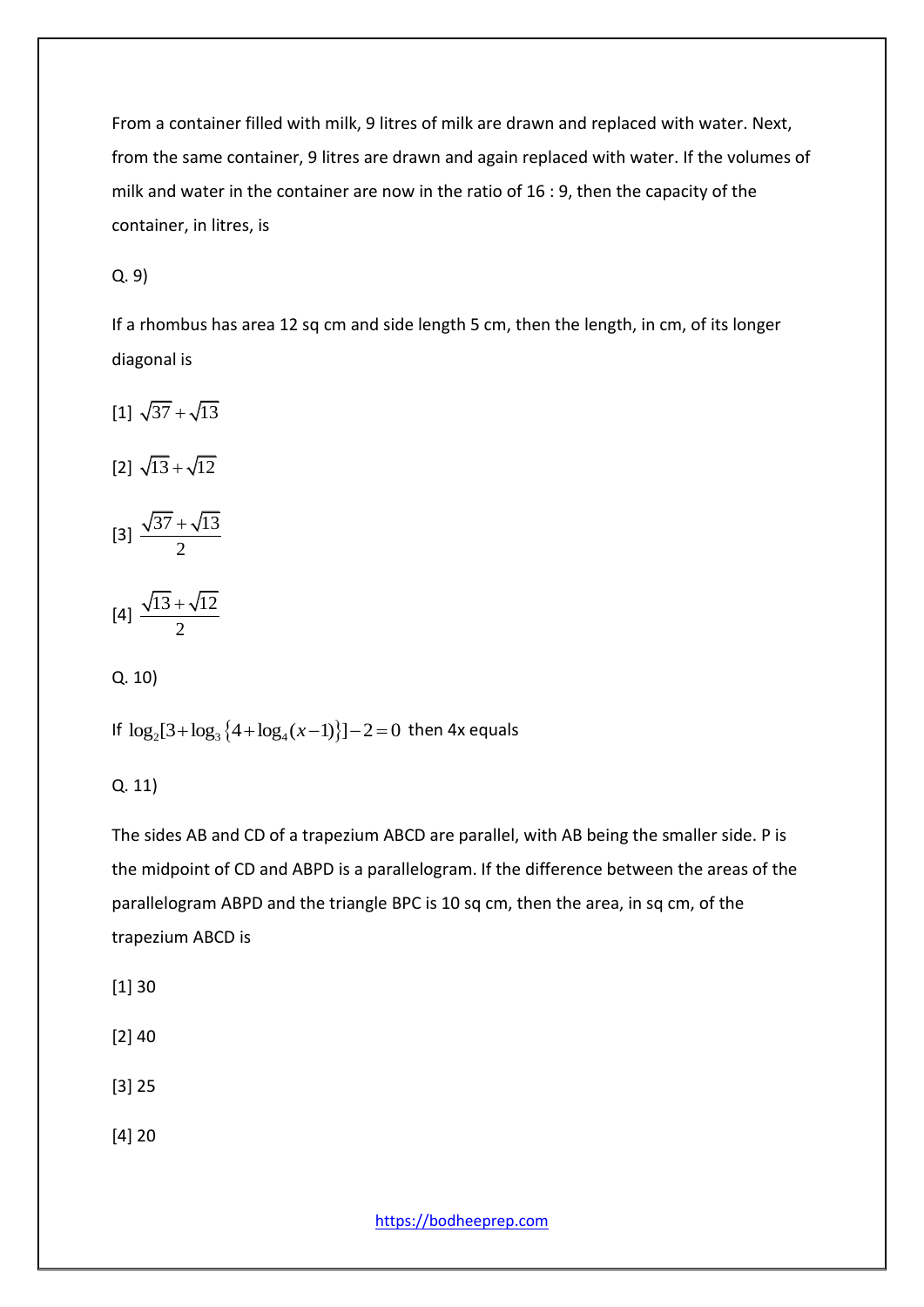Q. 12)

For all real values of x, the range of the function 2  $(x) = \frac{x^2 + 2x + 4}{2x^2 + 4x + 6}$  $\sqrt{2x^2+4x+9}$  $f(x) = \frac{x^2 + 2x}{2x^2}$  $\sqrt{x^2+4x}$  $=\frac{x^2+2x+4}{2x^2+4x+9}$  is:

$$
[1] \left[\frac{4}{9}, \frac{8}{9}\right]
$$
  

$$
[2] \left[\frac{3}{7}, \frac{8}{9}\right)
$$
  

$$
[3] \left(\frac{3}{7}, \frac{1}{2}\right)
$$
  

$$
[4] \left[\frac{3}{7}, \frac{1}{2}\right)
$$

Q. 13)

For a sequence of real numbers  $x_1, x_2,...x_n$ , If  $x_1 - x_2 + x_3 - ... + (-1)^{n+1}x_2 = n^2 + 2n$ +  $-x_2 + x_3 - ... + (-1)^{n+1}x_2 = n^2 + 2n$  for all natural numbers n, then the sum  $x_{49} + x_{50}$  equals

[1] 200

[2] 2

[3] -200

 $[4] -2$ 

Q. 14)

For a real number x the condition  $|3x-20| + |3x-40| = 20$  necessarily holds it

[1]  $10 < x < 15$ 

[2]  $9 < x < 14$ 

[3]  $7 < x < 12$ 

[4]  $6 < x < 11$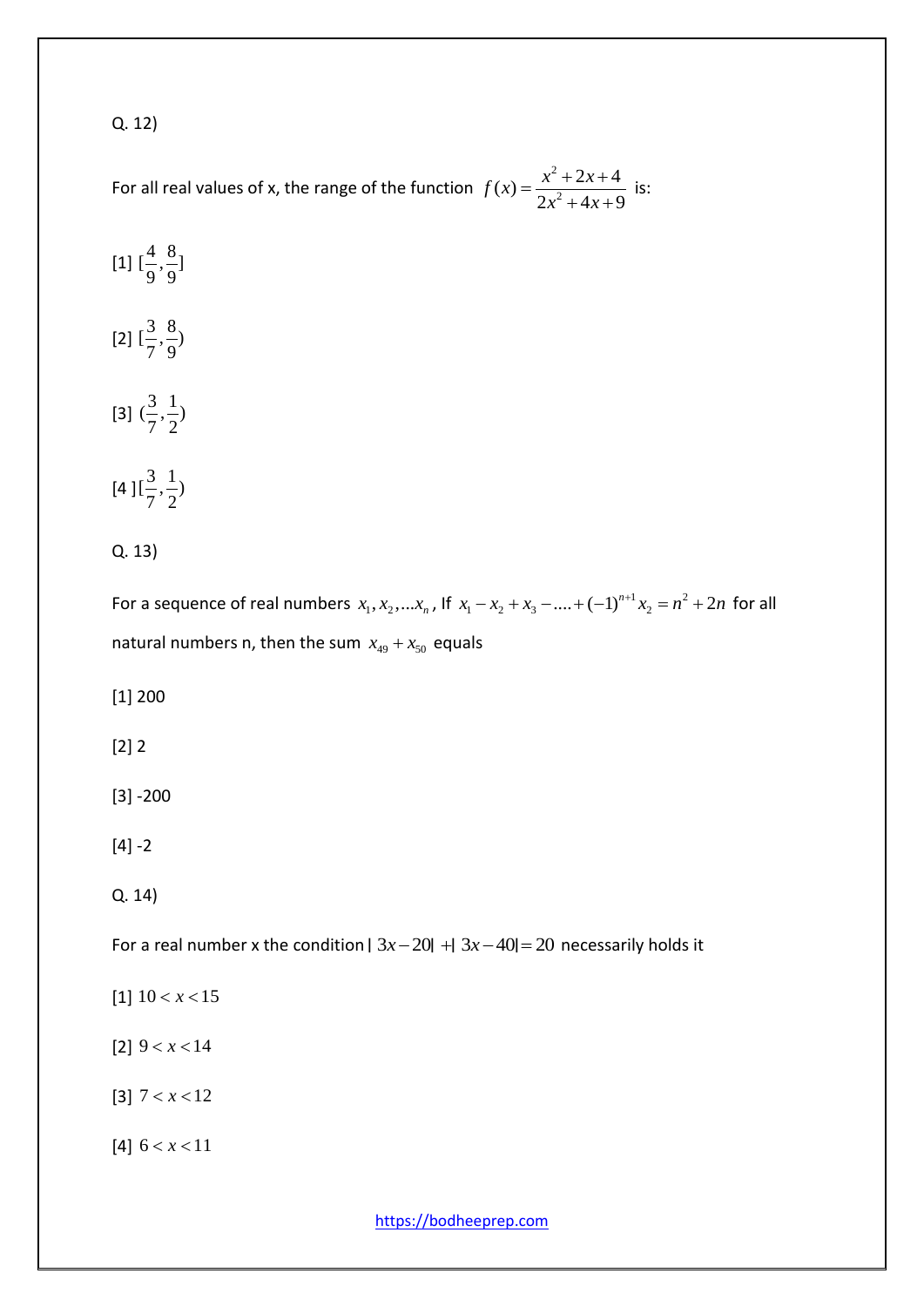#### Q. 15)

Anil can paint a house in 60 days while Bimal can paint it in 84 days. Anil starts painting and after 10 days, Bimal and Charu join him. Together, they complete the painting in 14 more days. If they are paid a total of ₹ 21000 for the job, then the share of Charu, in INR, proportionate to the work done by him, is

[1] 9000 [2] 9200 [3] 9100 [4] 9150

Q. 16)

A box has 450 balls, each either white or black, there being as many metallic white balls as metallic black balls. If 40% of the white balls and 50% of the black balls are metallic, then the number of non-metallic balls in the box is

Q. 17)

In a football tournament, a player has played a certain number of matches and 10 more matches are to be played. If he scores a total of one goal over the next 10 matches, his overall average will be 0.15 goals per match. On the other hand, if he scores a total of two goals over the next 10 matches, his overall average will be 0.2 goals per match. The number of matches he has played is

#### Q. 18)

A person buys tea of three different qualities at ₹ 800, ₹ 500, and ₹ 300 per kg, respectively, and the amounts bought are in the proportion 2 : 3 : 5. She mixes all the tea and sells onesixth of the mixture at ₹ 700 per kg. The price, in INR per kg, at which she should sell the remaining tea, to make an overall profit of 50%, is

[1] 653

[2] 688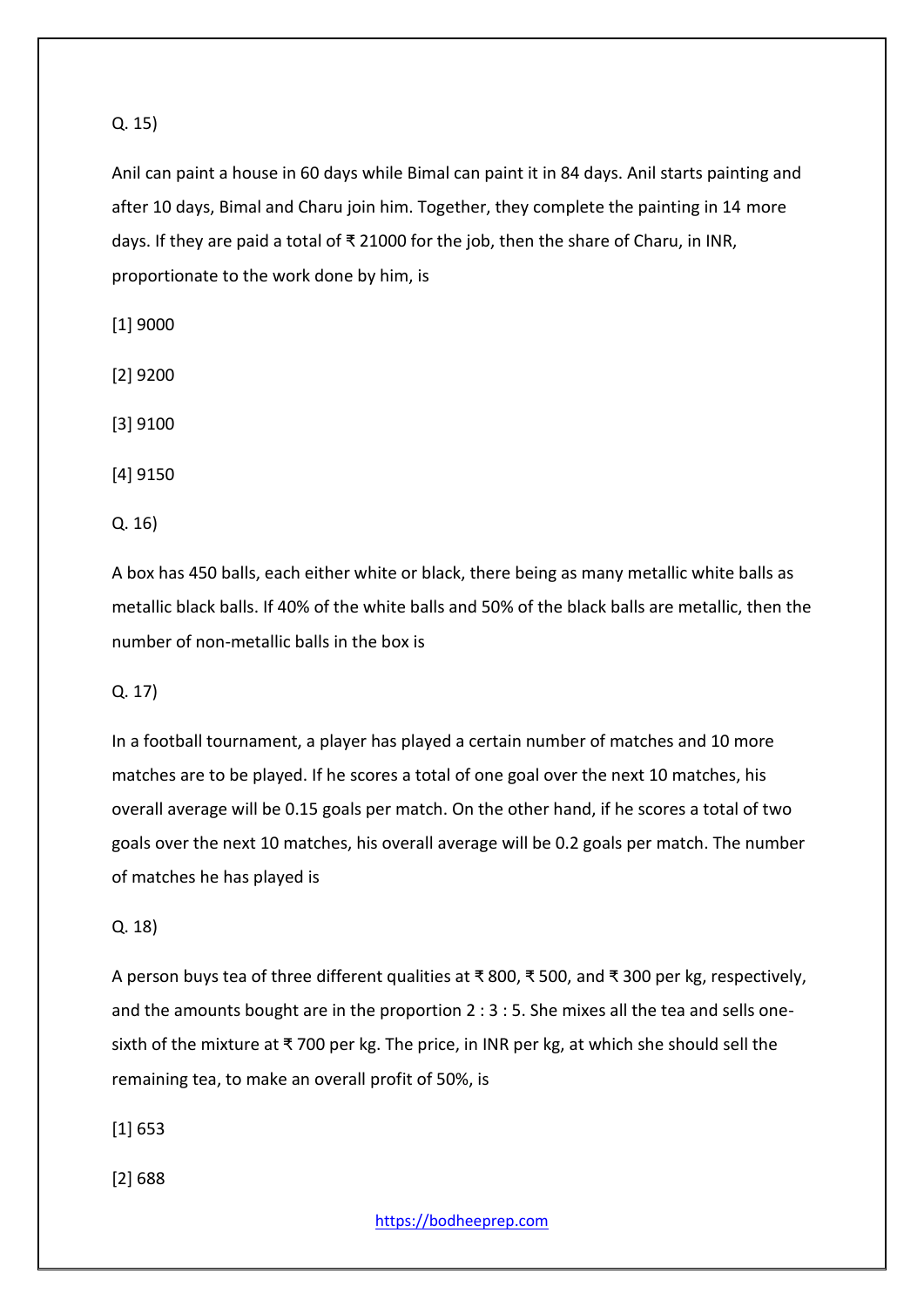[3] 692

[4] 675

Q. 19)

Consider the pair of equations:  $x^2 - xy - x = 22$  and  $y^2 - xy + y = 34$ . If  $x > y$ , then  $x - y$ equals

[1] 6

 $[2] 4$ 

[3] 7

[4] 8

Q. 20)

Let D and E be points on sides AB and AC, respectively, of a triangle ABC, such that AD : BD = 2 : 1 and AE : CE = 2 : 3. If the area of the triangle ADE is 8 sq cm, then the area of the triangle ABC, in sq cm, is

Q. 21)

Anil, Bobby, and Chintu jointly invest in a business and agree to share the overall profit in proportion to their investments. Anil's share of investment is 70%. His share of profit decreases by ₹ 420 if the overall profit goes down from 18% to 15%. Chintu's share of profit increases by ₹ 80 if the overall profit goes up from 15% to 17%. The amount, in INR, invested by Bobby is

[1] 2000

[2] 2400

[3] 2200

[4] 1800

Q. 22)